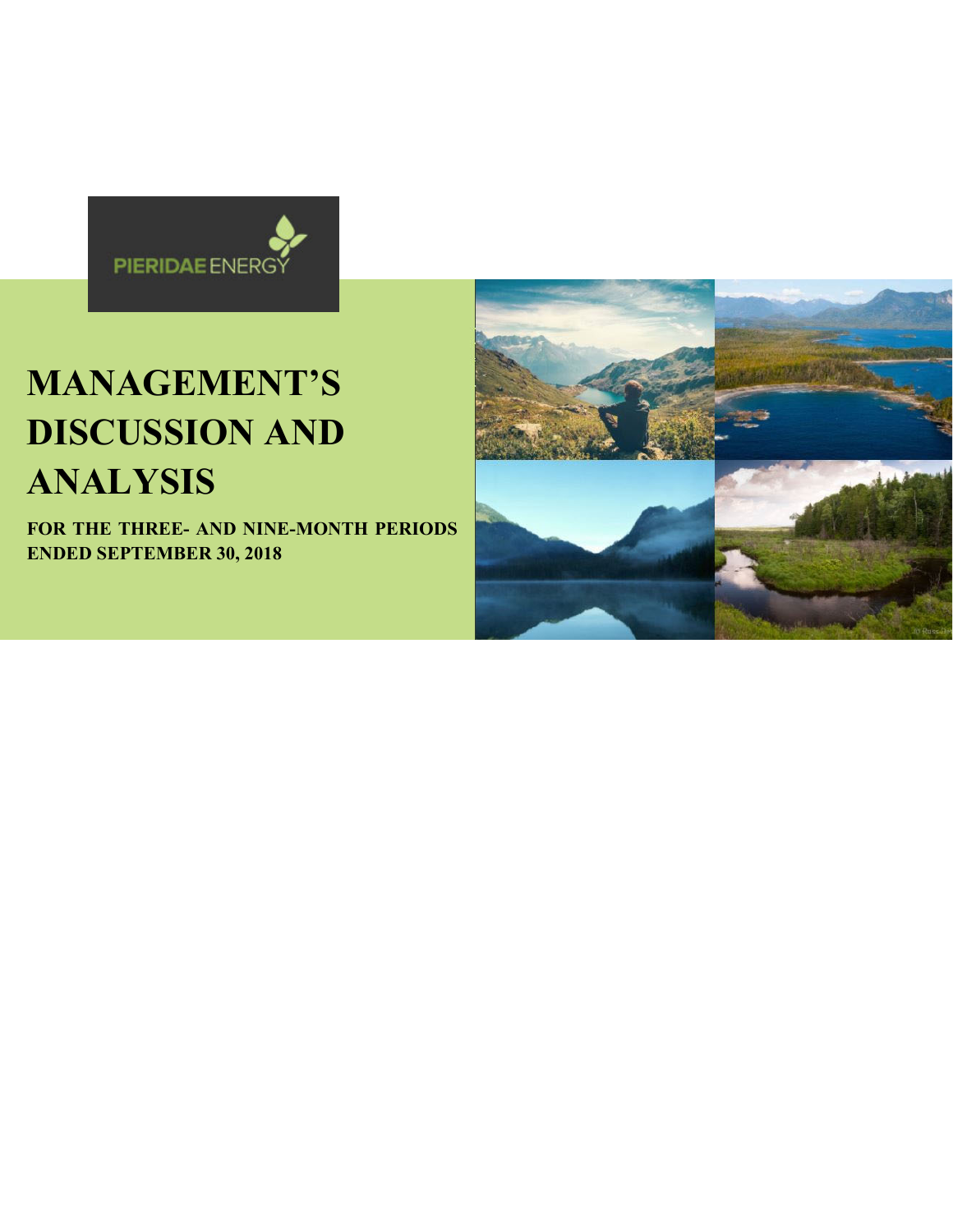This Management's Discussion and Analysis ("MD&A") provides a review by management of the financial position and consolidated results of Pieridae Energy Limited ("Pieridae", "we", "our" or the "Company") for the three and nine-month periods ended September 30, 2018, as well as information about our future prospects. This MD&A has been prepared as of November 21, 2018 and should be read in conjunction with the unaudited condensed interim consolidated financial statements and the accompanying notes for the three and nine month periods ended September 30, 2018 and as well as the audited consolidated financial statements and the MD&A for the year ended December 31, 2017. The financial statements have been prepared in accordance with International Financial Reporting Standards (IFRS). The reporting currency is the Canadian dollar. All amounts are presented in Canadian dollars unless otherwise stated.

When preparing our MD&A, we consider the materiality of information. Information is considered material if (i) such information results in, or would reasonably be expected to result in, a significant change in the market price or value of our shares; (ii) there is a substantial likelihood that a reasonable investor would consider it important in making an investment decision; or (iii) it would significantly alter the total mix of information available to investors. We evaluate materiality with reference to all relevant circumstances, including potential market sensitivity.

We are publicly traded on the TSX Venture Exchange ("Exchange") under the symbol PEA. Continuous disclosure materials are available on the Company's website, www.pieridaeenergy.com, or on SEDAR, www.sedar.com.

## **CAUTIONARY NOTE REGARDING FORWARD‐LOOKING INFORMATION**

Certain of the statements contained herein including, without limitation, management plans and assessments of future plans and operations, Pieridae's expected capital budget, expected timing for spending capital associated with certain joint venture arrangements, Pieridae's future business plan and strategy, Pieridae's criteria for evaluating acquisitions and other opportunities, Pieridae's intentions with respect to future acquisitions and other opportunities, plans and timing for development of undeveloped and probable resources, timing of when Pieridae may be taxable, estimated abandonment and reclamation costs, plans regarding hedging, wells to be drilled, the weighting of commodity expenses, compensation available from regulatory authorities, and capital expenditures and the nature of capital expenditures and the timing and method of financing thereof, may constitute "forward-looking statements" or "forward-looking information" within the meaning of applicable securities laws (collectively "forward-looking statements"). Words such as "may", "will", "should", "could", "anticipate", "believe", "expect", "intend", "plan", "potential", "continue", "shall", "estimate", "expect", "propose", "might", "project", "predict", "forecast" and similar expressions may be used to identify these forward‐looking statements. These statements reflect management's current beliefs and are based on information currently available to management.

Forward‐looking statements involve significant risk and uncertainties. A number of factors could cause actual results to differ materially from the results discussed in the forward-looking statements including, but not limited to, risks associated with oil and gas exploration, development, exploitation, production, marketing and transportation, loss of markets, volatility of commodity prices, currency fluctuations, imprecision of resources estimates, environmental risks, competition from other producers, incorrect assessment of the value of acquisitions, failure to realize the anticipated benefits of acquisitions, delays resulting from or inability to obtain required regulatory approvals and ability to access sufficient capital from internal and external sources. In addition, there are risks inherent to the industry, ability to obtain additional financing, ability to realize benefits from flow-through share financing, potential for changes in the competitive landscape, potential future regulatory changes and potential future litigation. The recovery and estimates of Pieridae's resources provided herein are estimates only and there is no guarantee that the estimated resources will be recovered. As a consequence, actual results may differ materially from those anticipated in the forward-looking statements.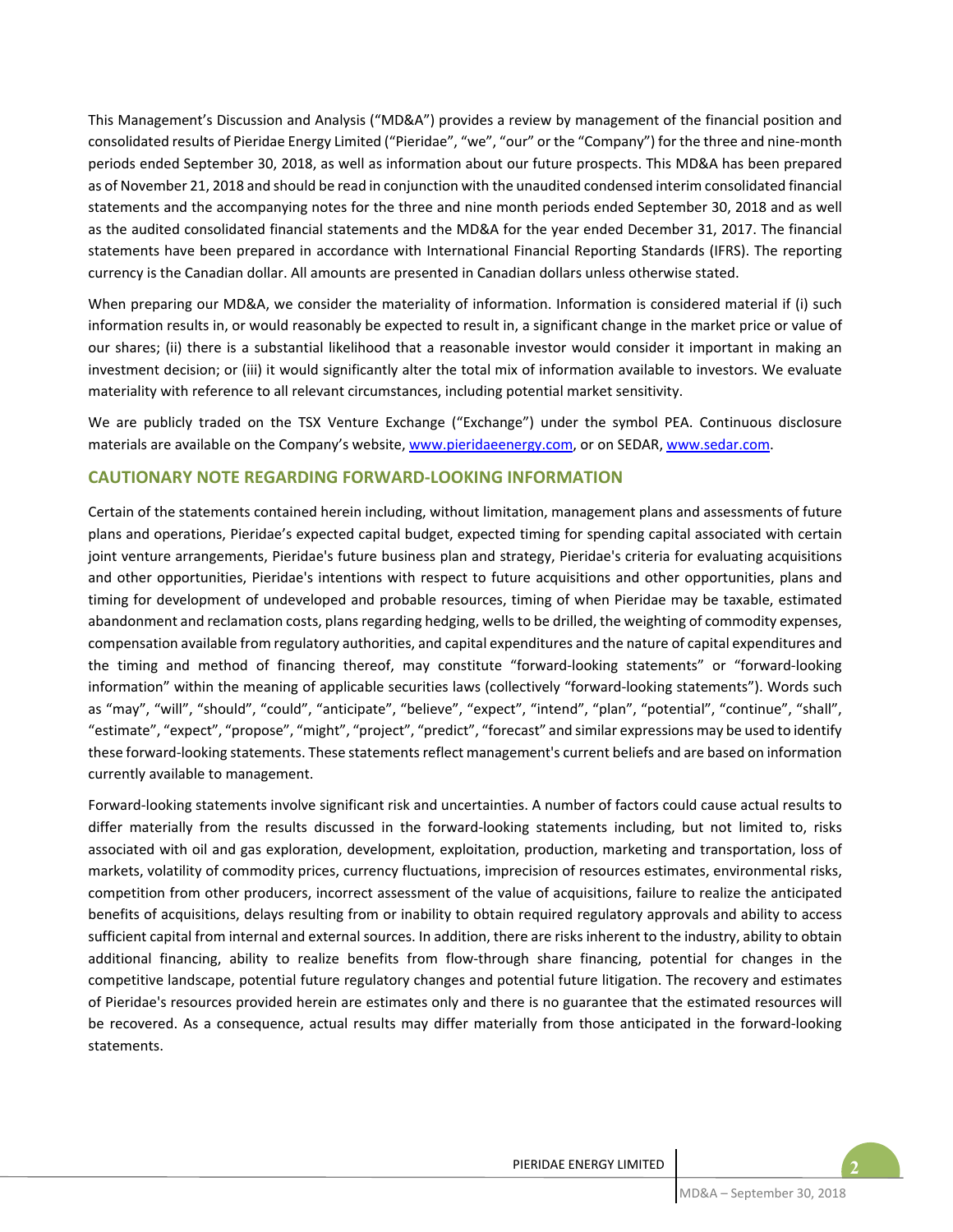Forward‐looking statements are based on a number of factors and assumptions which have been used to develop such forward-looking statements, but which may prove to be incorrect. Although Pieridae believes that the expectations reflected in such forward‐looking statements are reasonable, undue reliance should not be placed on forward‐looking statements because Pieridae can give no assurance that such expectations will prove to be correct. In addition to other factors and assumptions which may be identified in this document, assumptions have been made regarding, among other things: the impact of increasing competition; the general stability of the economic and political environment in which Pieridae operates; the timely receipt of any required regulatory approvals; the ability of Pieridae to obtain qualified staff, equipment and services in a timely and cost efficient manner; the ability of the operator of the projects which Pieridae has an interest in, to operate the field in a safe, efficient and effective manner; the ability of Pieridae to obtain financing on acceptable terms; the ability to replace and expand oil and natural gas resources through acquisition, development and exploration; the timing and costs of pipeline, storage and facility construction and expansion and the ability of Pieridae to secure adequate product transportation; future oil and natural gas prices; currency, exchange and interest rates; the regulatory framework regarding royalties, taxes and environmental matters in the jurisdictions in which Pieridae operates; and the ability of Pieridae to successfully market its oil and natural gas products. Note that as at September 30, 2018, no oil or natural gas reserves have been assigned to any of the properties in which Pieridae has an interest.

Readers are cautioned that the foregoing list of factors is not exhaustive. Additional information on these and other factors that could affect Pieridae's operations and financial results are included in reports on file with Canadian securities regulatory authorities and may be accessed through the SEDAR website (www.sedar.com), and at Pieridae's website (www.pieridaeenergy.com). Although the forward‐looking statements contained herein are based upon what management believes to be reasonable assumptions, management cannot assure that actual results will be consistent with these forward-looking statements. Investors should not place undue reliance on forward-looking statements. These forward-looking statements are made as of the date of the MD&A and Pieridae assumes no obligation to update or review them to reflect new events or circumstances except as required by applicable securities laws.

Forward‐looking statements contained herein concerning the oil and gas industry and Pieridae's general expectations concerning this industry are based on estimates prepared by management using data from publicly available industry sources as well as from resource reports, market research and industry analysis and on assumptions based on data and knowledge of this industry which Pieridae believes to be reasonable. However, this data is inherently imprecise, although generally indicative of relative market positions, market shares and performance characteristics. While Pieridae is not aware of any misstatements regarding any industry data presented herein, the industry involves risks and uncertainties and is subject to change based on various factors.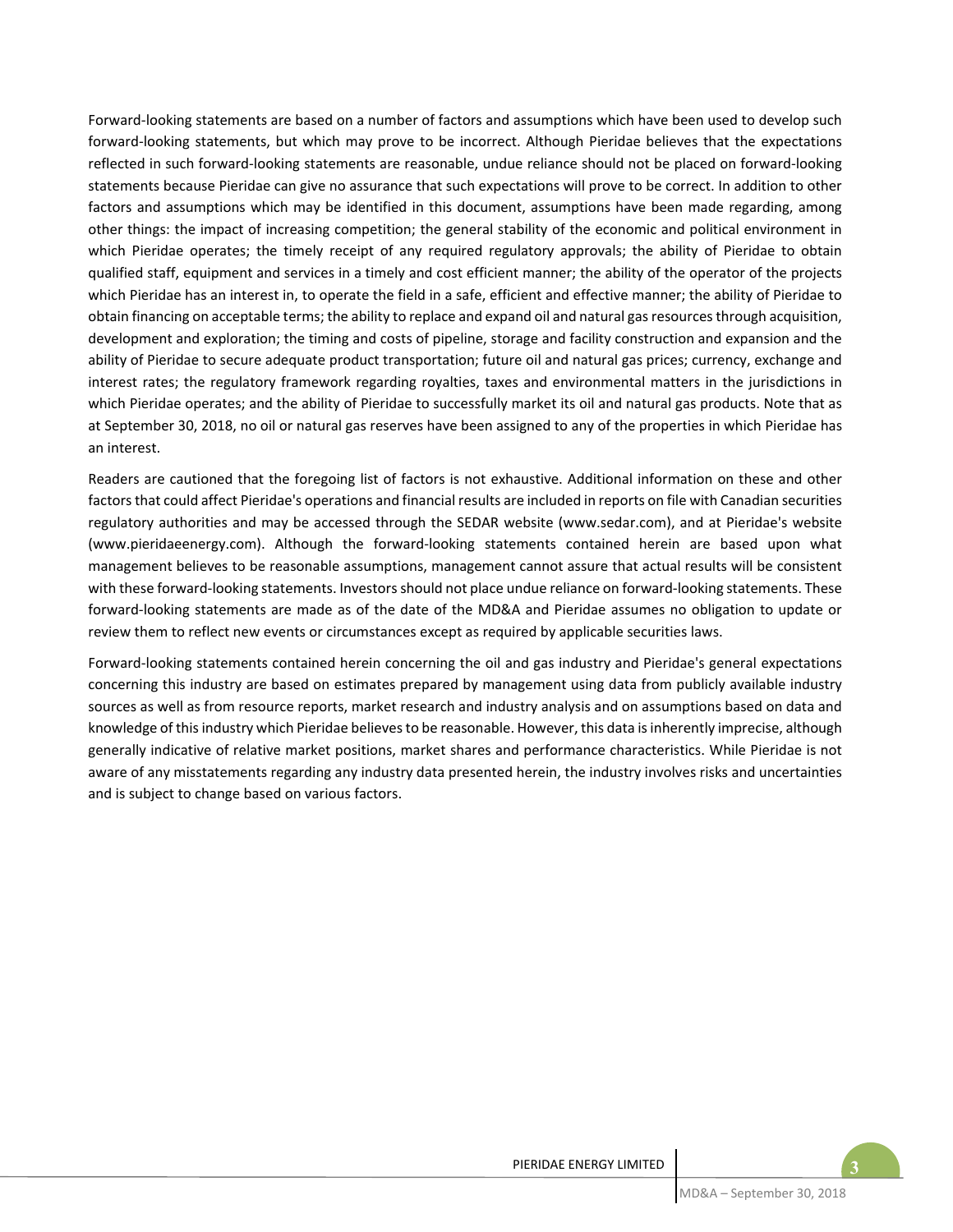# **TABLE OF CONTENTS**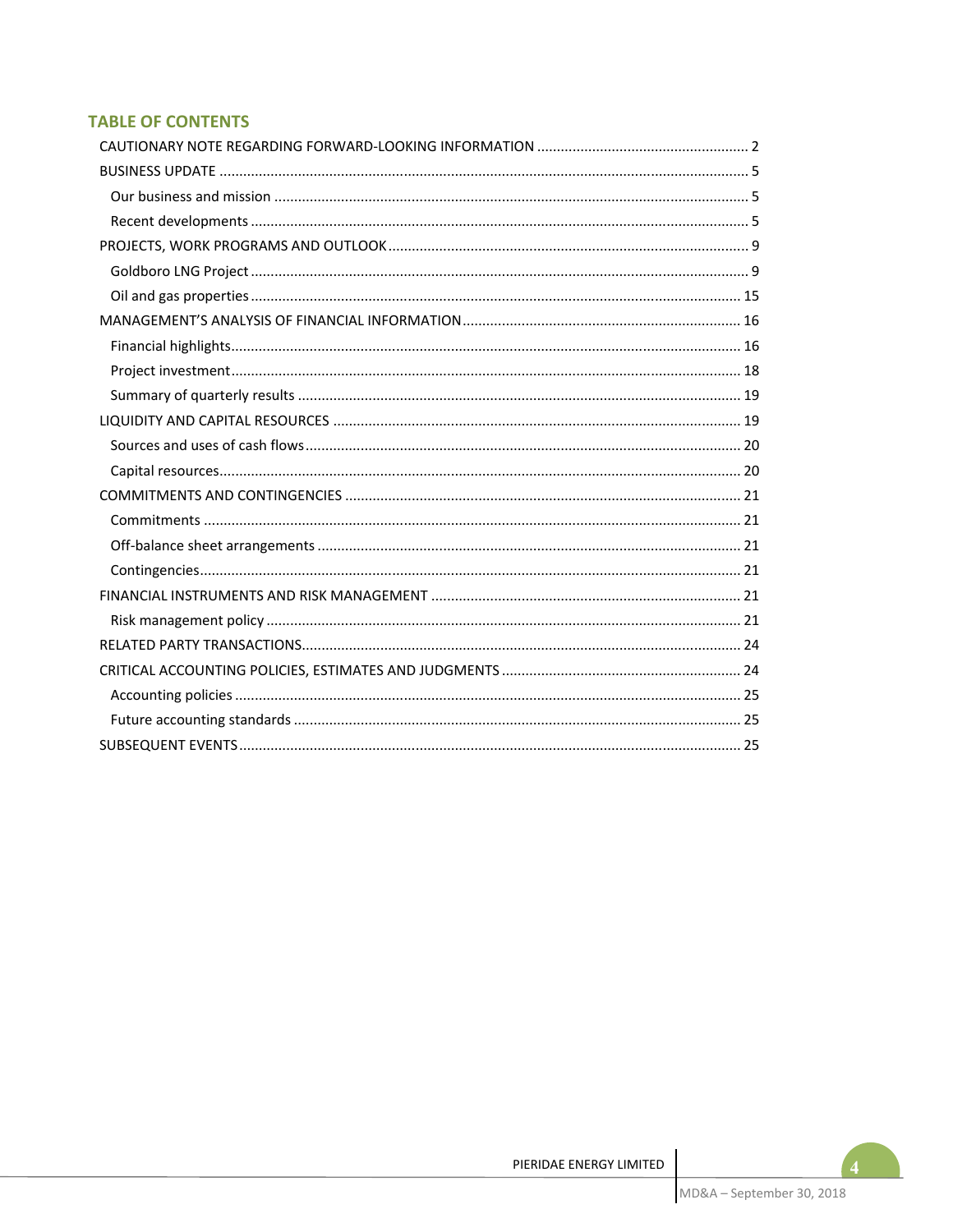## **BUSINESS UPDATE**

## **Our business and mission**

Pieridae's mission is to build shareholder value by becoming the first Canadian fully integrated, independent liquified natural gas ("LNG") producer in Canada. Pieridae's business activities are centred on the development of the following fields of the energy sector: (a) the ownership and production of Canadian and U.S. natural gas and associated products; (b) liquefaction of natural gas at the LNG production facility being developed by Pieridae; and (c) the sale of the LNG to international markets and specific niche markets in North America. Shareholder value is created by taking North American gas, which is over supplied and has limited demand growth, to international markets which are undersupplied and have strong demand growth.

Pieridae's business model is based upon the traditional integrated model for the LNG industry which is characterized by the ownership of both natural gas resources and liquefaction capacity. In terms of liquefaction capacity, Pieridae is developing a natural gas liquefaction facility to be situated on the Atlantic Ocean coast, near the community of Goldboro, Nova Scotia (the "Goldboro LNG Facility"). This traditional business model allows for more flexible management and mitigation of risks along the value chain. Pieridae has deliberately targeted LNG sales in markets with price indexes associated with future markets. This allows Pieridae to use a host of financial derivative tools to manage its commodity price risk.

#### **Recent developments**

#### **Appointment of Financial Advisors**

Pieridae announced on February 27, 2018 that it has engaged Morgan Stanley & Co, LLC and SG Americas Securities, LLC to serve as financial advisors for Pieridae's Goldboro LNG integrated project. Pieridae intends to raise up to the US \$10 billion in equity and project financing to fulfill its mandate to become the first independently operated, fully‐integrated LNG project in North America.

On August 15, 2018 Pieridae announced the appointment of KfW IPEX‐Bank as an adviser in assisting it to finalize a multibillion U.S. dollar untied loan guarantee from the German federal government under its UFK program.

#### **Agreement to Negotiate Offtake Agreement for Train 2 Produced LNG**

Pieridae announced on May 7, 2018 that it entered into a term sheet to negotiate a binding LNG sale and purchase agreement to supply Canadian‐sourced liquefied natural gas to Europe from Train 2 of the Goldboro LNG Facility. Under the term sheet with Pieridae, the off taker (subsequently disclosed as AXPO Trading A.G.) will purchase up to one half million tonnes per annum of LNG commencing from the start of commercial deliveries of LNG and last for a 10‐year period.

#### **Business combination with Ikkuma Resources Corp.**

On August 24, 2018, the Company and Ikkuma Resources Corp. (IKM – TSXV) ("Ikkuma") announced that they had entered into a definitive agreement dated August 23, 2018 (the "Arrangement Agreement") providing for the acquisition by Pieridae of all of the issued and outstanding shares of Ikkuma to be effected by way of a plan of arrangement (the "Arrangement") under section 193 of the Business Corporations Act (Alberta).

The completion of the Arrangement will provide Pieridae with ownership of an extensive area of producing and gasprone reserve and resource properties situated primarily in the central Alberta Foothills area (the "Natural Gas Properties"). The Arrangement Agreement also provides for the transfer, prior to the effective date of the Arrangement, by Ikkuma, of certain interests in Cardium light oil‐focused Alberta Foothills properties (the "Crude Oil Properties") to a newly formed private corporation ("ExploreCo"). The Arrangement is subject to all customary regulatory approvals.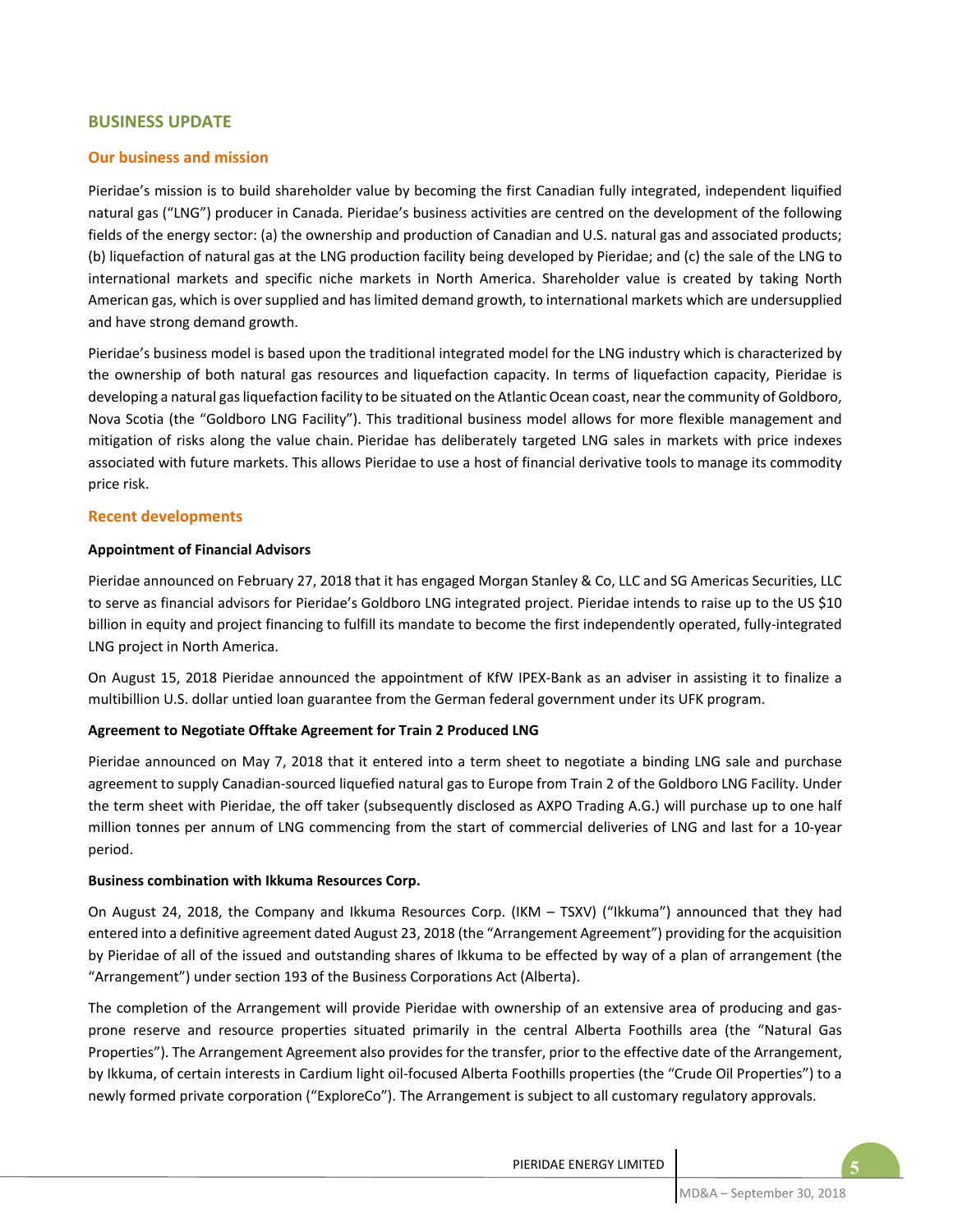On completion of the Arrangement, each shareholder of Ikkuma will receive 0.1926 of a common share of Pieridae and 0.1 of a share of ExploreCo for each common share of Ikkuma, (with Ikkuma shareholders holding 100% of ExploreCo upon completion of the Arrangement), subject to Alberta Energy Regulator ("AER") approval of the transfer of the Crude Oil Properties. AER approval has been received and the properties were transferred on September 21, 2018.

The proposed acquisition of Ikkuma is an important step in the execution of Pieridae's strategic plans for the acquisition of natural gas reserves and resources in its integrated business model. Pursuant to the Arrangement, Pieridae will acquire the Natural Gas Properties at metrics significantly below the cost of similar reserves and resources in other parts of North America. This is expected to provide Pieridae with a long term, competitive advantage for delivering LNG to European and other markets. The cost of acquisition represents approximately 1.5% of the total cost of Pieridae's proposed Goldboro LNG project and represents a significant step towards reaching its final investment decision. Ikkuma is also expected to be a vehicle through which additional long‐life natural gas assets in Alberta and British Columbia, that are complementary to the feedstock needs of Pieridae, are acquired.

The proposed acquisition of Ikkuma advances Pieridae's strategic position in North America as a fully integrated LNG enterprise, from upstream development of natural gas reserves and resources to the production of LNG for sale to its existing customers in Europe. As part of the acquisition Pieridae will retain the experienced and well‐regarded team of Ikkuma to lead the development of its natural gas properties both in Western and Eastern Canada. It is expected that the natural gas properties, which are primarily conventional in nature, will be developed without the use of hydraulic fracturing.

The Arrangement remains subject to customary conditions, including receipt of applicable court, Ikkuma shareholder and regulatory approvals, and is expected to close in the fourth quarter of 2018. All conditions and contingencies that must be resolved before the closing of the acquisition are disclosed in Article 5 of the Arrangement Agreement. On November 13, 2018 Pieridae and Ikkuma entered an Arrangement Agreement Amending Agreement (the Amendment). A copy of the Arrangement Agreement (including the plan of arrangement) and the Amendment have been filed on the SEDAR profiles of both Pieridae and Ikkuma and are available on www.sedar.com.

In addition, on November 13, 2018 Ikkuma received an interim order from the Court of Queen's Bench of Alberta to move forward with obtaining Shareholders' approval of the Arrangement. Ikkuma issued an information circular to their shareholders on November 19, 2018 and the shareholders' meeting to vote on the Arrangement is anticipated to be held on or about December 17, 2018. Pieridae and Ikkuma are working towards satisfying the remaining conditions under the Arrangement prior to close including:

- **Procurement by Pieridae of debt and/or equity financing, to assume or repay Ikkuma's term debt;**
- **F** retention of key management staff; and
- **EXECUTED EXECUTION IS A LOCAL THE PIPELIST CONCOCOLD EXECUTED** Execution by Pieridae of natural gas from western Canada to the proposed Goldboro LNG facility.

Pieridae expects that Pieridae shareholders will own approximately 70% of the outstanding shares of the Company after completion of the transaction. Pieridae shareholders' approval is not required under TSX policies.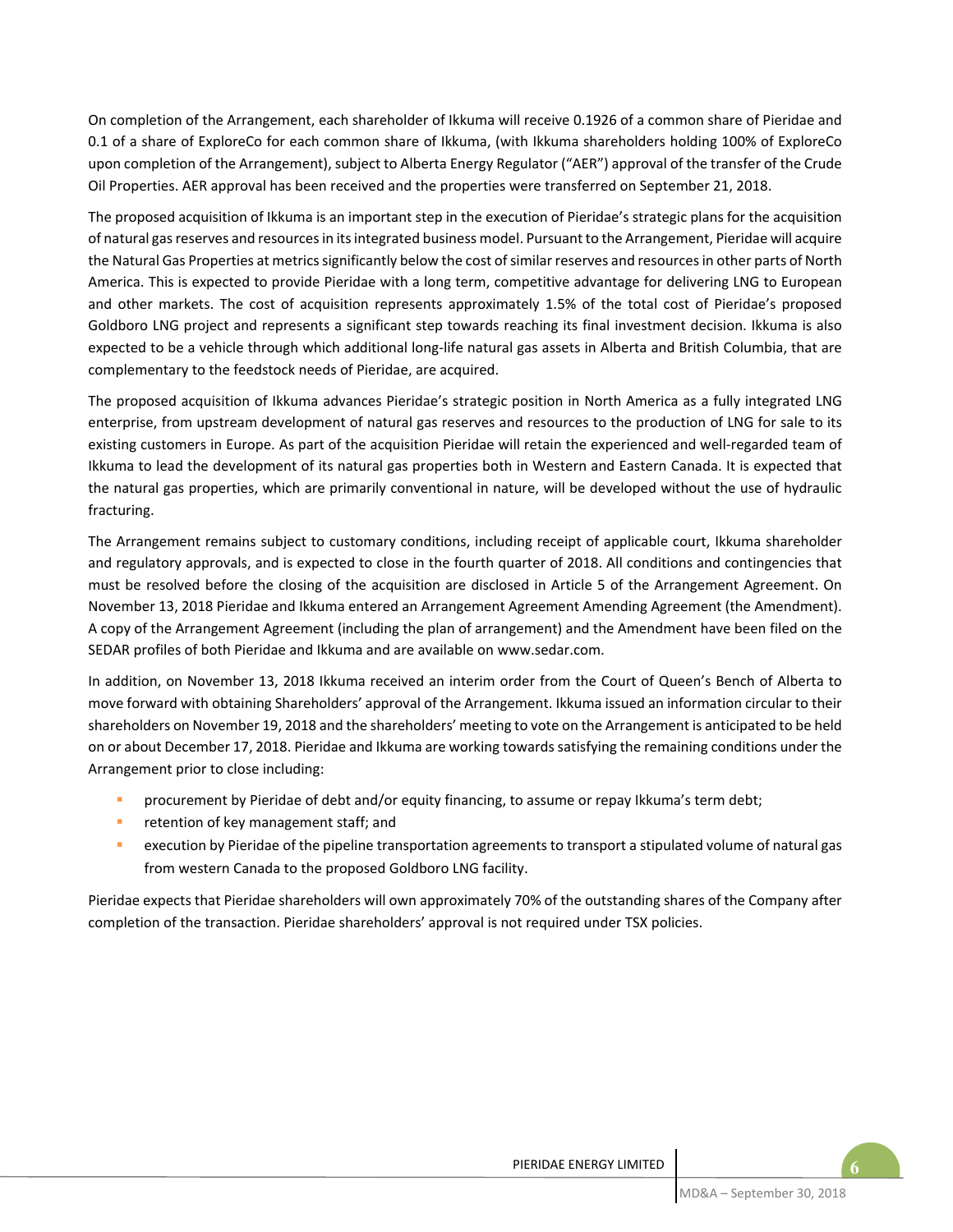The completion of the Arrangement and the concomitant acquisition by Pieridae of Ikkuma represents an important step forward in Pieridae's objective of procuring sufficient long-term volumes of natural gas for use as feedstock and fuel in the production of LNG from Train 1 of the Goldboro LNG Facility. It is a condition to completion of the Arrangement that Pieridae shall have: (i) procured debt financing (including by way of an assumption of amounts owing pursuant to the Term Loan), and/or completed an equity financing, in each case on commercially reasonable terms, to assume or repay all amounts owing pursuant to the Term Loan and unless Pieridae assumes the Term Loan, Pieridae shall have repaid, or made available to Ikkuma sufficient funds to repay, all amounts owing under the Term Loan; and (ii) if Ikkuma shall not have completed the Secondary Transaction for aggregate proceeds of not less than \$16 million, procured debt financing (including by way of an assumption of amounts owing pursuant to a debt financing entered into by Ikkuma prior to the Closing Date that is agreed to in writing by Pieridae), and/or completed an equity financing, in each case on commercially reasonable terms, for not less than \$16 million and unless Pieridae assumes such debt financing, Pieridae shall have repaid, or made available to Ikkuma sufficient funds to repay, all amounts owing under the Credit Agreement in the event the Secondary Transaction has not been completed, provided that in no event shall there be an obligation to repay more than an aggregate of the sum of \$66 million plus the lesser of (i) \$12 million and (ii) the total of those expenditures which were incurred by Ikkuma after June 30, 2018 but before five calendar days prior to closing and which can be renounced by Ikkuma to purchasers of flow‐through shares pursuant to section 66(12.66) of the Income Tax Act (Canada) on or prior to December 31, 2018 with an effective date of December 31, 2017.

#### **Appointment of CFO**

Mario Racicot resigned as the chief financial officer of Pieridae on September 1, 2018 and on September 14, 2018 Pieridae announced the appointment of Ms. Melanie Litoski as Chief Financial Officer ("CFO") of Pieridae.

#### **Regulation changes in the province of Quebec**

On September 20, 2018, the Quebec Government adopted the Petroleum Resources Act and its related regulations. The Act and its regulations govern all aspects of the exploration and exploitation of hydrocarbons in Quebec and replaces the Mining Act previously in force. The regulatory changes have multiple impacts for the Pieridae, including but not limited to:

- A complete prohibition of exploration and production within 1,000 meters of urban areas;
- **Restrictions in areas within 1,000 meters of a body of water; and**
- A ban on fracturing within the first 1,000 meters of the surface.

Following the change in regulation, Pieridae reviewed all its permits in the province to determine the impact of the new regulations, and, at the same time, evaluate if permit optimizations were possible. Pieridae considers this regulatory change a form of appropriation by the government and will be seeking government compensation.

Management concluded that indicators of impairment were present, and that impairment adjustments were required as detailed below:

#### *Haldimand*

A portion of the Haldimand property is located within 1,000 meters of an urban area. All of the wells drilled are either in the restricted area, or so close to it that it would likely be very difficult to obtain approvals to drill new wells or re‐enter the existing ones. This change in circumstances means the Company will not be able to pursue any development activities in this property under the current regulatory regime. Consequently, an impairment charge of \$1.5 million was recorded in Q3, 2018 for all oil and gas ("O&G") licenses on this property. An additional impairment charge of \$14.3 million was booked for all of the related exploration and evaluation ("E&E") assets.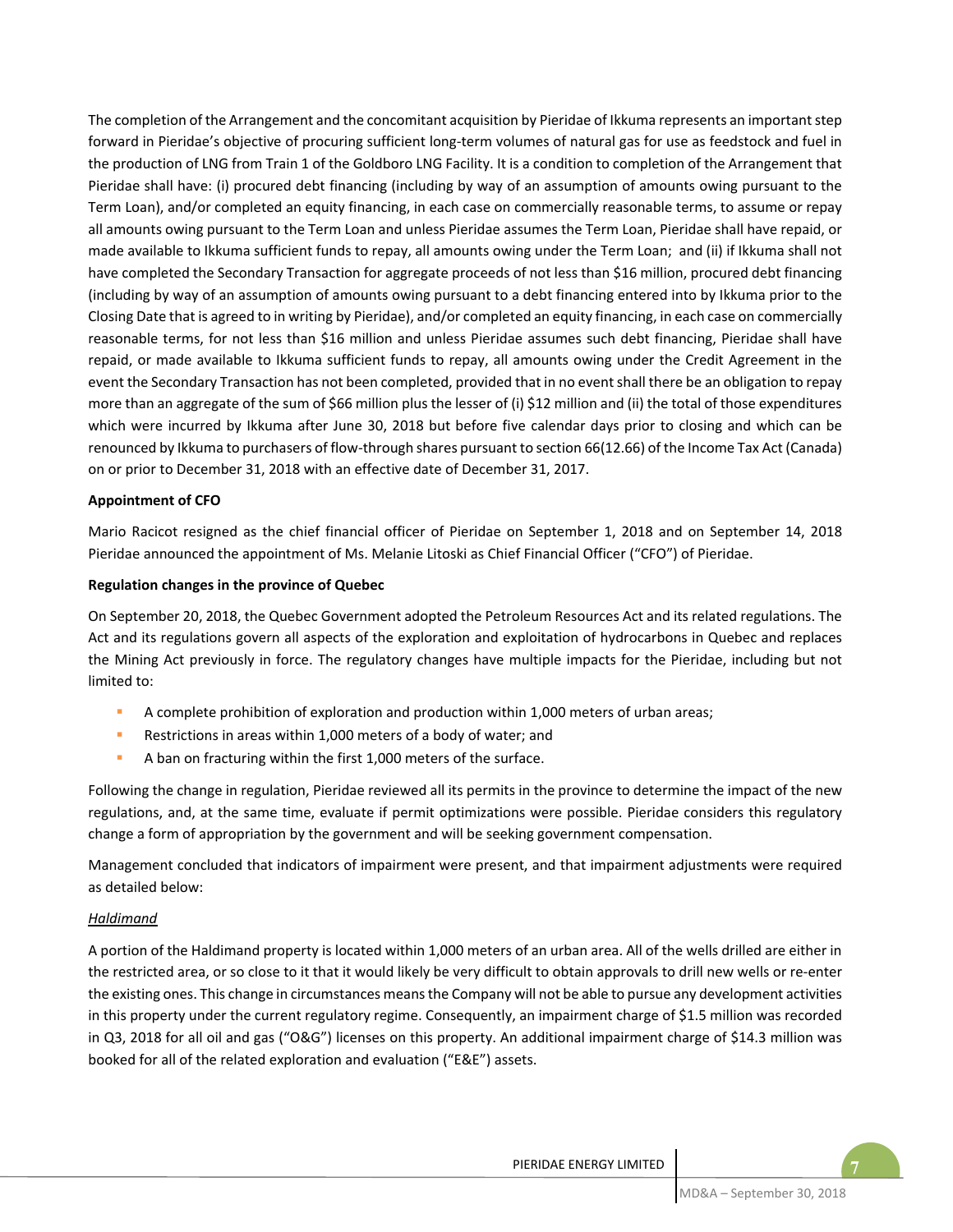#### *Bourque*

The Bourque property is located 30 km east of the town of Murdochville on Crown lands. Following analysis of the regulatory texts, it appears that the Bourque project could go forward under the new regulatory framework as it is not a shale resource, nor near any of the restricted areas.

#### *Gaspésia*

Pieridae believes this new legislation will allow for the Quebec government to issue permits to complete the proposed seismic program contemplated on the property.

Per additional analysis performed by management, no other impairment indicators have been identified resulting from the new regulations. Additional impairment of \$1.2 million was recognized related to the O&G licenses relinquished by the Company. Management has elected to only keep licenses in areas with higher potential and has chosen to relinquish licenses in areas where it would have been less cost effective to pursue exploration. Except for the Marcel Tremblay property that was completely relinquished, and for which both the O&G properties and E&E assets were impaired, all other O&G properties were impaired on a pro‐rata basis of the area relinquished. There was no impairment taken on the related E&E assets. Management is of the view that the resource potential of the remaining licenses is similar to prior periods as the permits retained focus on the higher quality areas that were identified through the E&E work performed previously.

#### **Pieridae Eligible to Benefit from Additional Conditional Loan Support from the German Government**

Pieridae announced on October 29, 2018 that its proposed financing of upstream activities within the Goldboro LNG Project has received a written confirmation of eligibility in principle for up to US \$1.5 billion of untied loan guarantees by the German federal government under its UFK program (Bundesgarantien für ungebundene Finanzkredite). This confirmation satisfies a condition to completion of the arrangement with Ikkuma Resources Corp. (see below) and marks an important milestone in advancing the integrated Goldboro LNG Project towards a final investment decision. This prospective US \$1.5 billion German government loan guarantee is in relation to the proposed financing of conventional upstream natural gas development and is in addition to a similar confirmation of UFK eligibility that was previously announced, namely for up to US \$3 billion of prospective German government loan guarantees for the proposed financing of the construction of the Goldboro LNG Project train 1 and all associated facilities. The terms and conditions of both guarantees are yet to be negotiated in the context of an overall project financing. Given that the rationale of Germany´s UFK program is to enhance security of commodity supply, the actual grant of the guarantees will be subject to, among other things, a commitment that a specified amount of LNG produced annually from the proposed Goldboro LNG Facility will be delivered to Germany over a term of twenty years. In 2013, Uniper Global Commodities S.E. entered into a twenty‐year take‐or‐pay agreement with Goldboro Canada LP to purchase approximately 5 million tons per annum of LNG produced from train 1 of the proposed Goldboro LNG Facility. This agreement was subsequently amended on February 3, 2016, June 2, 2017 and November 1, 2018 thereby extending the deadline imposed on Pieridae for satisfying certain conditions thereunder. The amendment of this agreement on November 1, 2018 satisfies a condition to the completion of the plan of arrangement.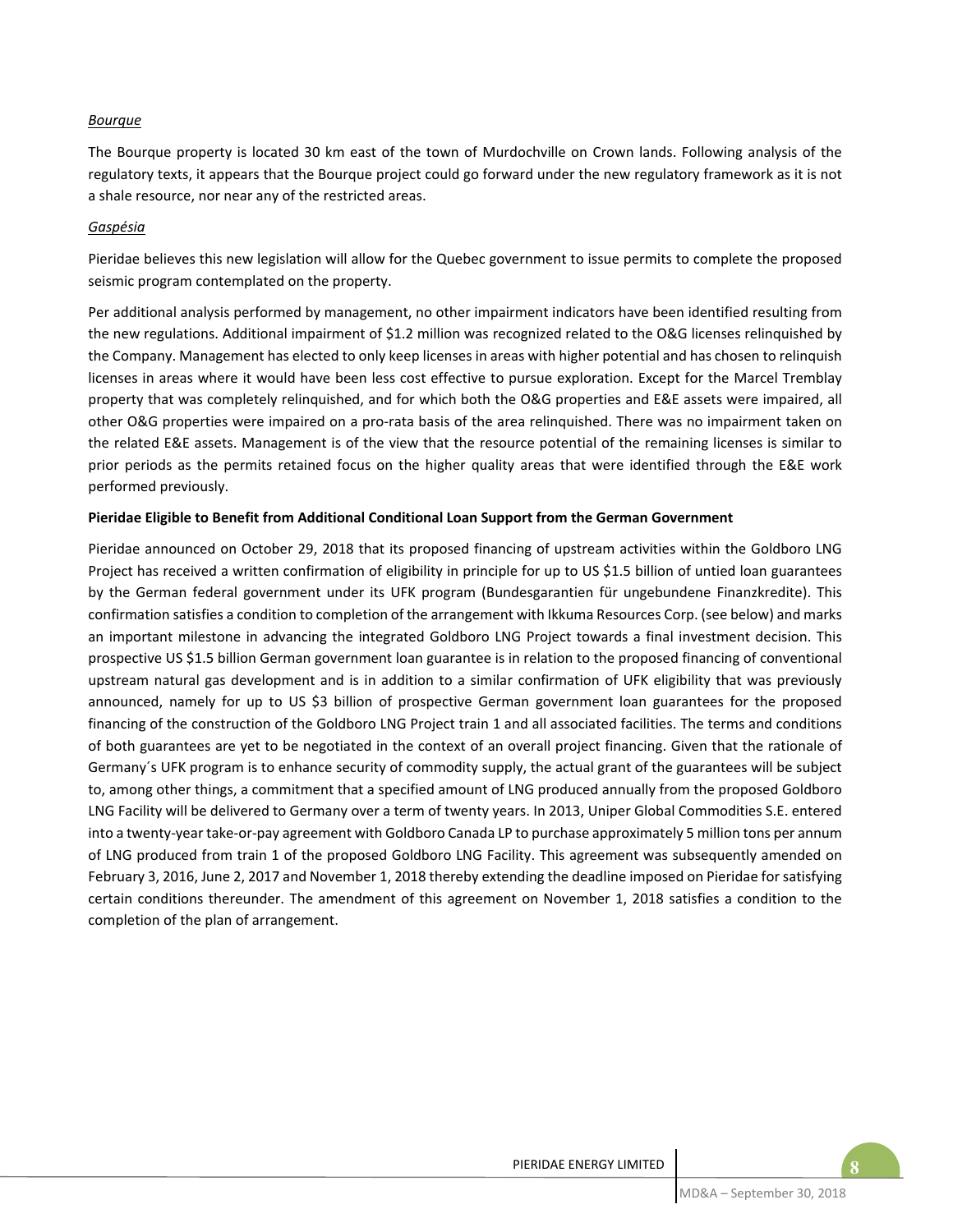#### **Pieridae Receives Permit to Construct the Goldboro LNG Facility**

The Nova Scotia Utility and Review Board ("NSURB") issued the permit to construct the Goldboro LNG Facility on November 5, 2018. Pieridae expects to satisfy each of the associated conditions of that permit and to commence the construction of the Goldboro LNG Facility as soon as a final investment decision is taken by Pieridae. In anticipation of the commencement of construction, Pieridae has engaged Hatch Ltd. to act as its engineering adviser. Hatch was selected due to its core competencies in the conversion, storage, handling and transportation of LNG, which is critical to ensuring a well-thought-out plan that incorporates all aspects of the project site. Hatch has a global network of approximately 9,000 professionals spanning over 150 countries in various sectors including energy and infrastructure. Pieridae is also continuing to engage with First Nations so that the Mi'kmaq people will realize on the opportunities contemplated by the Memorandum of Understanding signed in August 2013.

## **PROJECTS, WORK PROGRAMS AND OUTLOOK**

Pieridae carries on its business indirectly, through its several limited partnerships in which it holds an interest as shown in the diagram below. Pieridae's midstream activities are carried on through its 99% interest in Goldboro LNG LP. Upstream activities are structured by geographic location with the United States activities carried on through its 100% interest in Goldboro LNG LP II, Quebec activities carried on through a 100% interest in Pieridae Quebec Development LP, New Brunswick activities carried on through a 20% interest in Pieridae Production LP, and Alberta activities carried on through a 100% interest in Pieridae Alberta Development Limited Partnership. Pieridae is in the development stage of its midstream activities and is in the early acquisition stage of its upstream activities. Therefore, it is not earning revenues from the sale of LNG, natural gas or any other product or service. The Company has no active operations in the United States, Alberta or New Brunswick at this time. Current activities in the Goldboro midstream and Quebec upstream operations is described below.



#### **Goldboro LNG Project**

The Goldboro LNG Facility will be located on the coast of the Atlantic Ocean, approximately two kilometres from the communities of Goldboro, Nova Scotia, in the West, and Drum Head, Nova Scotia, in the East. The Facility will include one, or possibly two liquefaction trains, each with the annual production capacity of approximately 5 million metric tonnes per annum ("MMTPA") of LNG. A power plant, which will generate the electricity required to produce LNG; two LNG storage tanks; as well as marine structures and a jetty which will be equipped to accommodate two LNG carriers of up to 250,000  $\text{m}^3$  of LNG each will also be constructed at the site.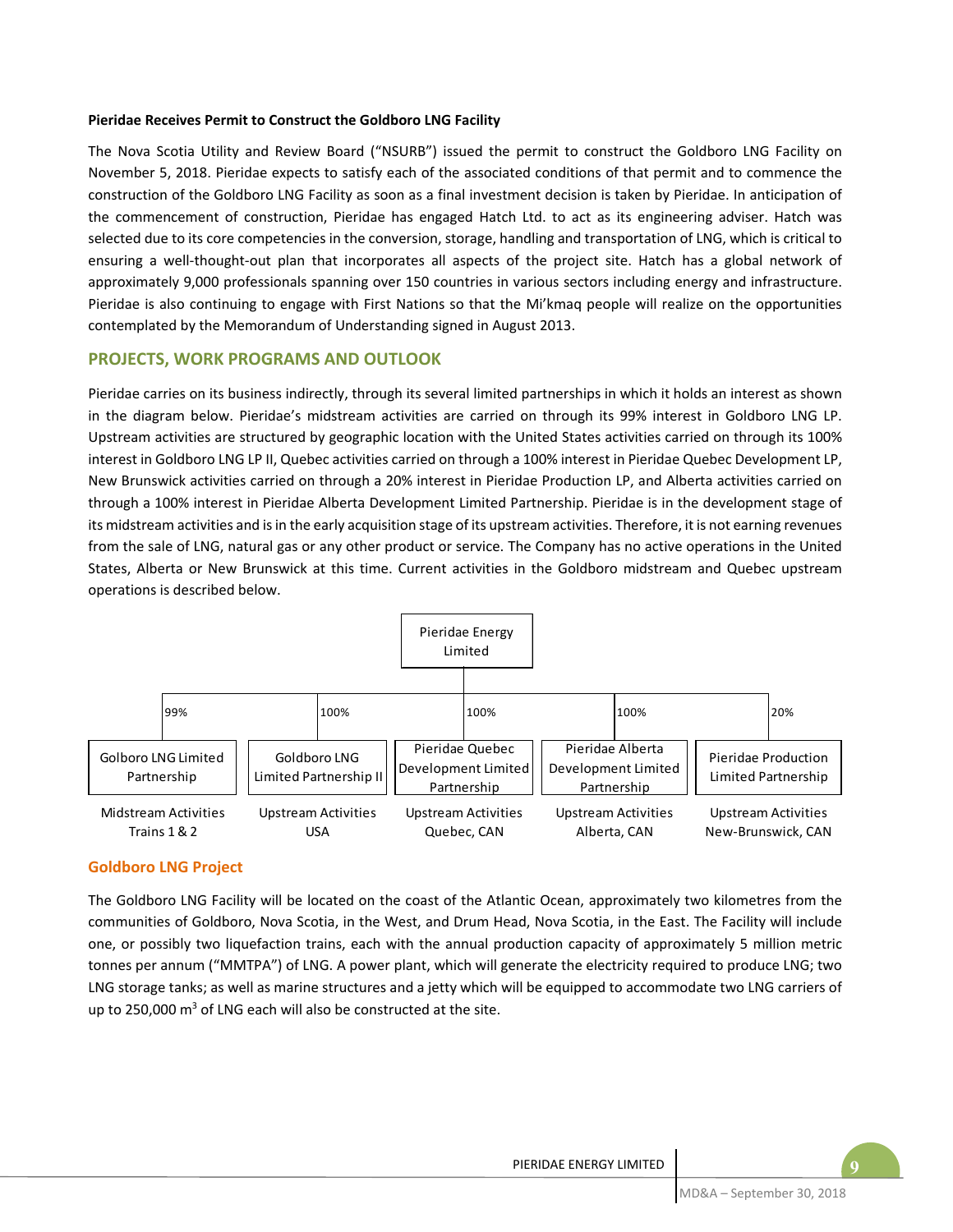#### **Project Background**

#### Integrated LNG Business Model

Pieridae is currently Canada's only integrated LNG enterprise holding key permits and approvals for its current stage of development. Half of the initial capacity of the Goldboro LNG Facility is sold under a 20‐year, take‐or‐pay contract with Uniper Global Commodities SE, a 100% subsidiary of Uniper SE, one of Europe's largest energy companies. From its first acquisition of resources in New Brunswick, to its merger with Pétrolia, Pieridae has built a portfolio of natural gas reserves in key natural gas basins in Quebec and New Brunswick with plans to increase its reserves in the near future. Pieridae's Goldboro LNG Facility will be North America's closest mainland LNG export terminal to Europe. Pieridae's integrated LNG business model enhances our ability to comprehensively manage commercial risk.

#### Financing (UFK)

The confirmation in principle on April 25, 2013, that the project financing that is secured for the construction of the first train of the Goldboro LNG Facility will qualify for a US \$3 billion loan guarantee from the German federal government provided that, among other things, at least 1.5 MMTPA of the 4.8 MMTPA LNG produced from the first train of the Goldboro LNG Facility comitted to Uniper will be delivered to the German domestic gas market. Uniper is contractually obligated to satisfy this condition at all relevant times. The low cost of capital and the amount of leverage which can be achieved represent a significant advantage over competitors. Achieving a debt to equity structure preferential to competitors on processing is an advantage since Pieridae's cost of debt could be lower than its competitors translating into a cost of conversion lower than an integrated LNG company without such guarantee.

#### World demand

According to the International Energy Agency, global energy demand is expected to grow by 30% between 2015 and 2040<sup>1</sup>. Global demand for LNG is predicted to grow from approximately  $\sim$ 175 MMTPA in 2010 to approximately  $\sim$ 375 MMTPA in 2020 and around ~575 MMTPA by 2035. It is predicted that demand in 2027 will increase ~9% to 280 MMTPA as China and Emerging markets will drive the demand growth over the next few years driven by Southeast Asia's demand. European demand is expected to buoy the global LNG demand from 2026 to 2030<sup>2</sup>.

#### Excess Supply

 $\overline{a}$ 

Pieridae, as part of its value chain strategy, plans to acquire stranded and economically constrained natural gas reserves and move them to world markets at world market prices. This strategy contemplates acquisitions and joint ventures to acquire reserves in Canada and the United States. At the moment, there are multiple producers in Western Canada without a market to export their gas, driving the AECO prices down.

<sup>1</sup> Royal Dutch Shell plc, *Shell LNG outlook 2018: External Environment Creating More Opportunities For Gas And LNG*, page 5.

<sup>&</sup>lt;sup>2</sup> Todd Kepler, CFA, Pieridae Energy Limited: On Track to Become Canada's First Major LNG Exporter, Laurentian Bank Securities, Oil and Gas, January 16, 2018, page 20.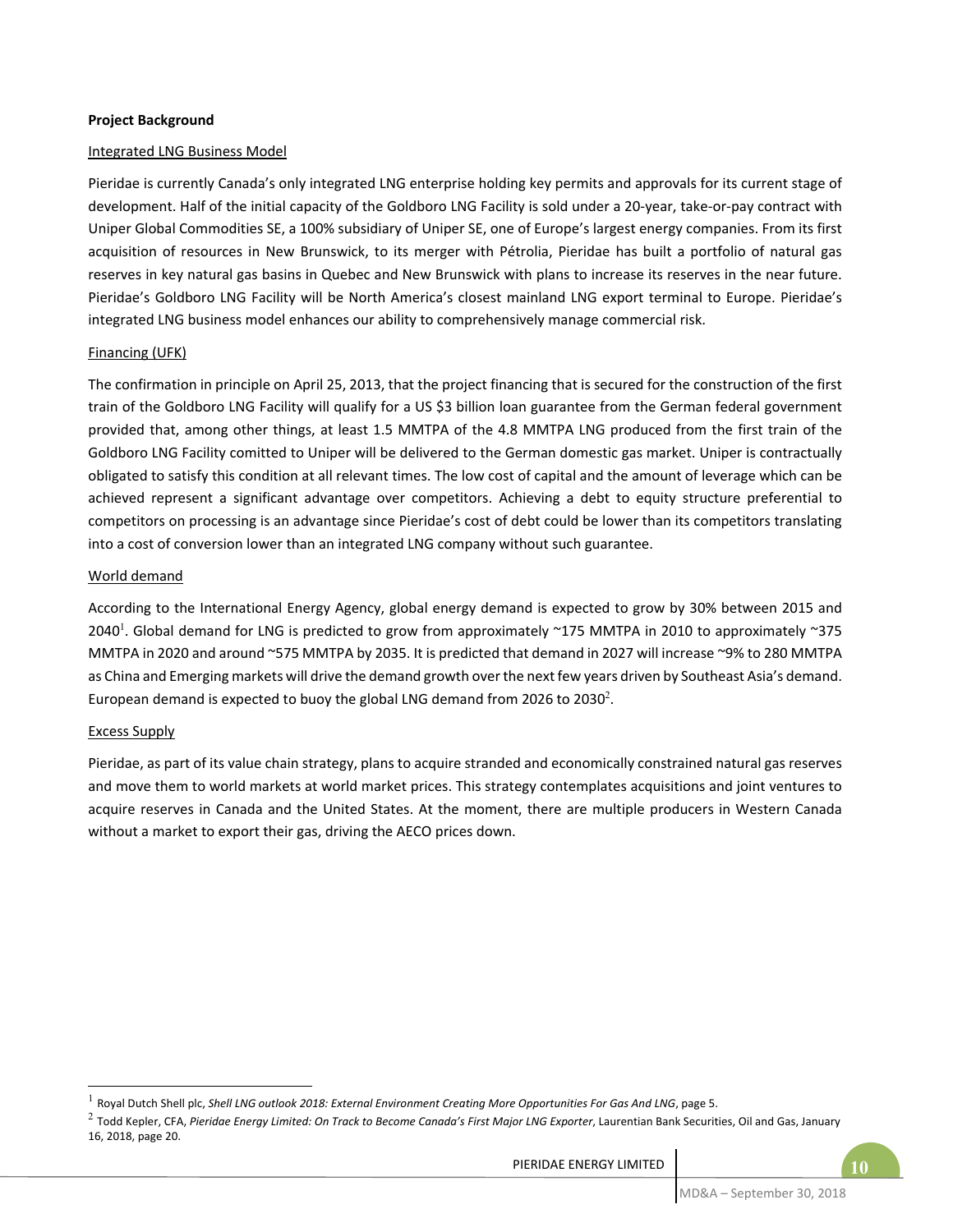#### Transport Capacity

The gas supply, from a variety of sources, will be delivered via existing pipelines to the Maritimes and Northeast Pipeline ("M&NP"), located directly adjacent to the project site. Western Canadian production would move through the TransCanada mainline. This represents an opportunity for Trans Canada Pipeline as well, as their TransCanada mainline is currently underutilized. Current capacity of the mainline is approximately 6 billion cubic feet ("Bcf")/day, but it is operating at about 2.4 Bcf/day. There are some sections of the subsidiary lines which will require upgrading to meet Pieridae's capacity requirements. US sourced production would likely be delivered along the Tennessee pipeline system, then into the M&NP.

#### Delivery

The location of our LNG Facility is another of the advantages of the project. The land where the facility will be built will allow North American gas to be turned into International gas, allowing all targeted markets to be served within a 6‐days baseload and a 14‐days or less shipping range.

#### Project Site Acquisition

The Project Site is located in the Municipality of Guysboro and consists of approximately 107.5 hectares (265.5 acres) of undeveloped land situated within the Goldboro industrial park. The Project Site is a suitable location for the proposed Goldboro LNG Facility for several reasons including the fact that the Goldboro industrial park is the origination point of the Canadian portion of the M&NP. It is also the landfall site for the Sable natural gas pipeline. The Project Site also has sheltered access to the deep water of Isaacs Harbour. The Company has completed land deforestation and grubbing in preparation for the next steps.

Pieridae has the right, exercisable on sixty (60) days prior notice at any time before March 31, 2019, to require the Municipality to repurchase the Project Site for \$3.2 million on the terms and conditions of a put option registered against title to the Project Site. In addition, the Municipality has the right, exercisable on sixty (60) days prior notice, to repurchase the Project Site for \$3.2 million on the terms and conditions of a call option registered against title to the Project Site if Pieridae either: (a) fails to make a final investment decision to proceed with the construction of the Goldboro LNG Facility on or before December 31, 2018; or (b) fails to obtain all regulatory permits that are necessary to construct the Goldboro LNG Facility on or before December 31, 2018. Pieridae is currently negotiating a one year extension to this contract.

#### **Key Milestones**

Pieridae has three options to develop the Goldboro LNG Facility:

- Approve a 1 train, 5 MMTPA project with smaller utilities and immediate plans for future expansion (Smaller project);
- Approve a 2 train, 10 MMTPA project with full utilities and a phased construction schedule with train 1 built in the near term and the second train built at a later time (Phased approach); or
- Approve a 2 train, 10 MMTPA project with both trains built concurrently (Full project).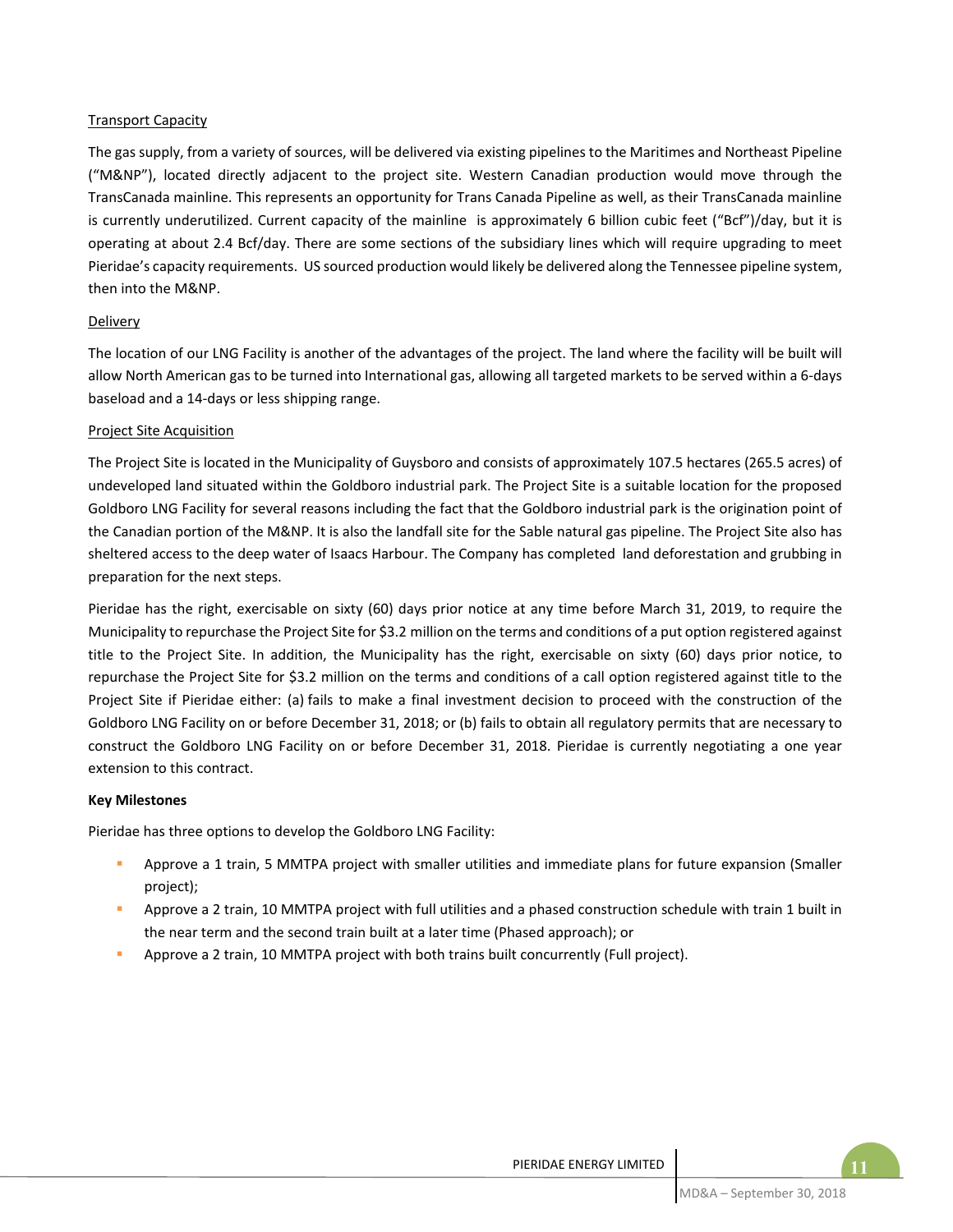The following is a discussion of the key milestones for the Full project option. Under the Phased approach these milestones would be the same with a modification or staging of the timing. Under the Smaller project, the milestones around securing sales contracts, natural gas supply, and gas transportation would be adjusted for the lower expected volumes and the engineering and design would be adjusted for the smaller facility, however the remaining milestones would be the same as the other options.

| <b>Milestone</b>                                                                                                                                                          | <b>Status</b>           |                                                                                                                                                                                                                                                                                                                                                                                                                                                                                                                                                                                                                                                                                                                                                                                                                                                                                 |
|---------------------------------------------------------------------------------------------------------------------------------------------------------------------------|-------------------------|---------------------------------------------------------------------------------------------------------------------------------------------------------------------------------------------------------------------------------------------------------------------------------------------------------------------------------------------------------------------------------------------------------------------------------------------------------------------------------------------------------------------------------------------------------------------------------------------------------------------------------------------------------------------------------------------------------------------------------------------------------------------------------------------------------------------------------------------------------------------------------|
| Secure sales contracts for 10 MMTPA<br>(the design capacity of the two trains).<br>Secure supply of approximatly 1.4                                                      | I.<br>L,<br>٠<br>u,     | Pieridae has an agreement with Uniper which contemplates the<br>sale, on a "take or pay" basis, of 4.8 MMTPA of LNG for a term of<br>20 years commencing at the start of commercial deliveries of LNG.<br>Pieridae has a term sheet to negotiate a binding LNG sale and<br>purchase agreement to supply up to 1 million tonnes per annum<br>of LNG to Axpo, a Swiss utility.<br>Negotiations are under way for further sales agreements.<br>In partnership with ORLEN Upstream Canada Ltd., Pieridae owns                                                                                                                                                                                                                                                                                                                                                                       |
| billion cubic feet per day of natural gas,<br>infrastructure<br>and<br>the<br>related<br>improvements required to supply the 10<br>MMTPA of LNG capacity in the facility. | I.<br>ш<br>I.<br>Ľ,     | natural gas properties in New Brunswick.<br>Pieridae aquired Pétrolia Inc., of Quebec, in 2017, resulting in<br>ownership of 22.7% of Quebec's territory under licence and<br>located in the eastern part of the province.<br>Arrangement Agreement dated August 23, 2018 for the<br>acquisition of Ikkuma. The acquisition of Ikkuma will add 0.62<br>trillion cubic feet of 2P reserves, and an estimated 16 trillion cubic<br>feet of 3P reserves. That will supply 25% of the gas required for<br>both trains or 50% of Train 1.<br>Confirmation of eligibility in principle for up to US \$1.5 billion of<br>untied loan guarantee by the German federal government under<br>its UFK program to support upstream development.<br>Pieridae is seeking the remaining gas through additional<br>acquisitions or processing agreements, for which negotiations are<br>ongoing. |
| Complete<br>engineering<br>and<br>design<br>required for facility construction.<br>Secure transportation agreements to<br>deliver natural gas to the Goldboro LNG         | a.<br>п<br>Ľ,<br>п<br>× | Project site acquired.<br>Beginning of the land preparation was completed in early 2018.<br>McDermott (formerly CB&I) has completed the Front End<br>Engineering and Design ("FEED").<br>Negotiation of the primary engineering, procurement and<br>construction ("EPC") contract is ongoing.<br>Negotiation under way with owners of the pipelines.                                                                                                                                                                                                                                                                                                                                                                                                                                                                                                                            |
| Facility                                                                                                                                                                  |                         |                                                                                                                                                                                                                                                                                                                                                                                                                                                                                                                                                                                                                                                                                                                                                                                                                                                                                 |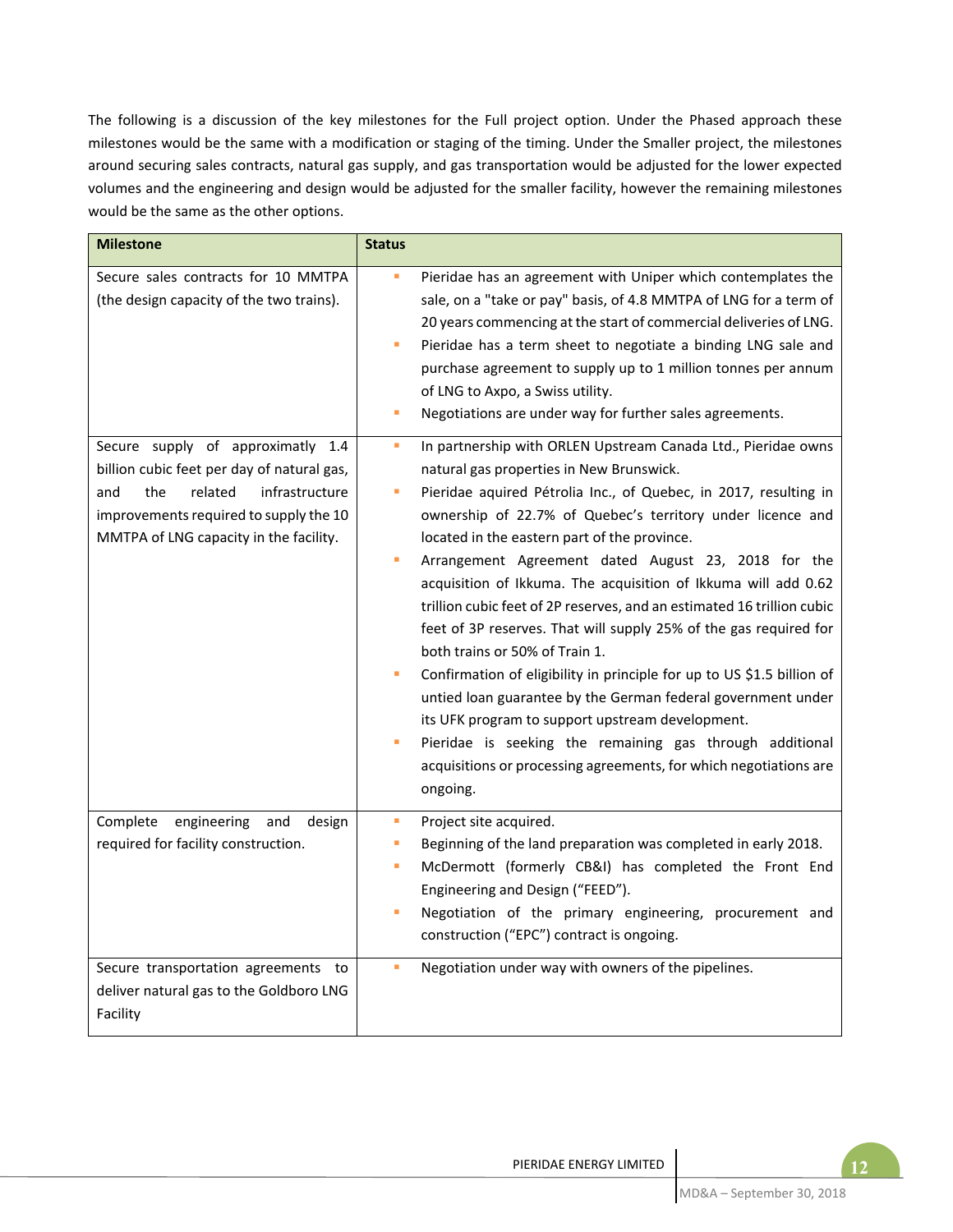| <b>Milestone</b>                                                                | <b>Status</b>                       |                                                                                                                                                                                                                                                                                                                                                                                                                                                                                                                                                                                                                                                                                                                                                                                                                                                                                                                                                                                                                                                                                                                                                                                                                                                                                                                                                                                                                                                                                                                                                                                                                                                                                                                                                                                                                                                                                                                                                                                                                                                                                                                                                                                                                                                                                                                                            |
|---------------------------------------------------------------------------------|-------------------------------------|--------------------------------------------------------------------------------------------------------------------------------------------------------------------------------------------------------------------------------------------------------------------------------------------------------------------------------------------------------------------------------------------------------------------------------------------------------------------------------------------------------------------------------------------------------------------------------------------------------------------------------------------------------------------------------------------------------------------------------------------------------------------------------------------------------------------------------------------------------------------------------------------------------------------------------------------------------------------------------------------------------------------------------------------------------------------------------------------------------------------------------------------------------------------------------------------------------------------------------------------------------------------------------------------------------------------------------------------------------------------------------------------------------------------------------------------------------------------------------------------------------------------------------------------------------------------------------------------------------------------------------------------------------------------------------------------------------------------------------------------------------------------------------------------------------------------------------------------------------------------------------------------------------------------------------------------------------------------------------------------------------------------------------------------------------------------------------------------------------------------------------------------------------------------------------------------------------------------------------------------------------------------------------------------------------------------------------------------|
| Obtain all permits and authorizations<br>required to proceed with construction. | ù,<br>I.<br>I.<br>ш<br>I.<br>п<br>ш | As of October 1st, 2018, Pieridae received confirmation from the<br>consultant engaged by the NSURB that Pieridae had provided<br>sufficient information for the issuance of the permit to construct,<br>with certain conditions. An NSURB hearing to inquire into the<br>adequacy aboriginal consultation with the Sipekne' katik First<br>Nation was set for on October 15, 2018. However, in a letter to<br>the NSURB, the Sipekne'katik First Nation announced that it will<br>no longer oppose the issuance of the permit to construct, and will<br>not attend at the hearing. The NSURB issued the permit to<br>construct the Goldboro LNG Facility on November 5, 2018.<br>The Minister of the Environment of Nova Scotia, issued an<br>Environmental Assessment Approval to Pieridae Energy for the<br>Goldboro LNG Natural Gas Liquefacton Plant and Marine<br>Terminal, on March 31, 2014. Extensions were granted in August<br>2015 and October 2017. As per the 2017 extension, The<br>Environment Assessment Approval requires construction to start<br>before March 21, 2019. This condition was satisfied as a result of<br>the completion of the site clearing which occurred in early 2018.<br>The Canadian Environmental Assessment Agency determined that<br>a federal environmental assessment was not required.<br>Export Licence GL-313 approved the export from Canada up to<br>16.675 billion cubic meters (589 Bcf) of natural gas each year for<br>a period of twenty years commencing on the date of first export.<br>Import Licence GL-314 approved the import up to 11.845 billion<br>cubic meters (418 Bcf) of natural gas each year for a period of<br>twenty years commencing on the date of first import.<br>Department of Energy of the United States (the "US DOE") issued<br>an order ("Order No. 3639") granting authorization to export<br>annually, by pipeline, up to 292 Bcf of natural gas sourced from<br>the United States to Canada for end use in Canada or, after<br>liquefaction in Canada, to export, by vessel.<br>US DOE issued an order ("Order No. 3768") granting authorization<br>to export annually, using the capacity of the U.S. portion of the<br>M&NP that is in service as of February 5, 2016, up to 292 Bcf of<br>natural gas sourced from the United States to Canada for |
|                                                                                 |                                     | liquefaction and to re-export as LNG to countries with which the<br>United States does not have a free-trade agreement.                                                                                                                                                                                                                                                                                                                                                                                                                                                                                                                                                                                                                                                                                                                                                                                                                                                                                                                                                                                                                                                                                                                                                                                                                                                                                                                                                                                                                                                                                                                                                                                                                                                                                                                                                                                                                                                                                                                                                                                                                                                                                                                                                                                                                    |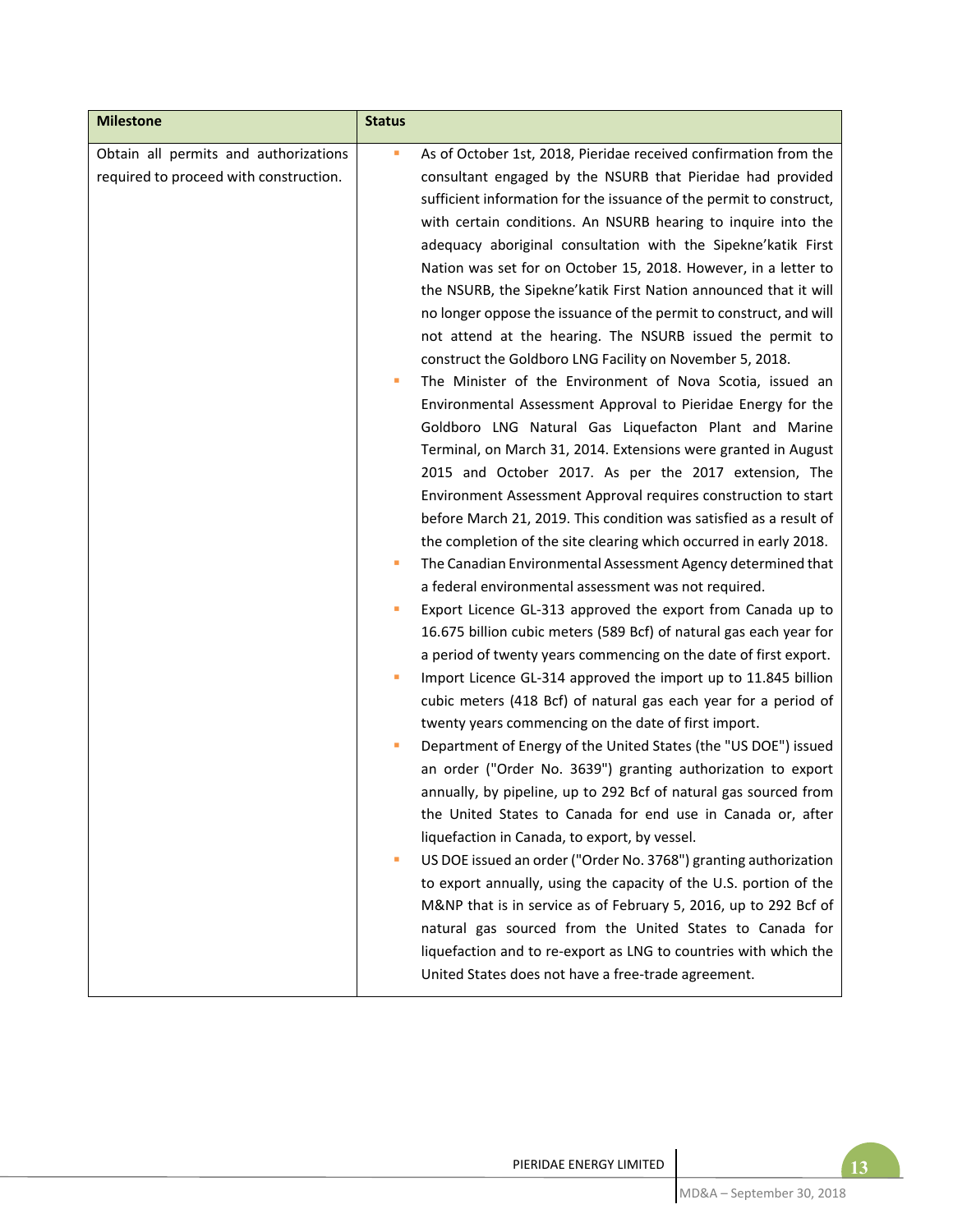| <b>Milestone</b>                                                                                                                       | <b>Status</b> |                                                                                                                                                                                                                                                                                                                                                                                                                                                                                                                                                                                                                                                                                                  |
|----------------------------------------------------------------------------------------------------------------------------------------|---------------|--------------------------------------------------------------------------------------------------------------------------------------------------------------------------------------------------------------------------------------------------------------------------------------------------------------------------------------------------------------------------------------------------------------------------------------------------------------------------------------------------------------------------------------------------------------------------------------------------------------------------------------------------------------------------------------------------|
| agreement from organized<br>Obtain<br>labour and local indigenous groups to<br>mitigate the risk of disruption during<br>construction. | ш<br>п<br>ш   | Have negotiated a project special needs collective agreement (the<br>"Collective Agreement") affecting 15 of the relevant trade unions<br>in Nova Scotia, of which 13 have signed and ratified the Collective<br>Agreement.<br>The Labour Board (Nova Scotia) issued order LB-1322 and order<br>LB-1323 declaring that the Collective Agreement is a project<br>agreement and that it is effective commencing July 27, 2017.<br>Have signed a memorandum of understanding with The Assembly<br>of Nova Scotia Mi'kmaq Chiefs to cooperate on the project and to<br>negotiate a collaborative benefits agreement to facilitate<br>meaningful Mi'kmaq particpation in and support for the Project. |
| Secure the required funding.                                                                                                           | ш<br>ш        | Confirmation of eligibility in principle for up to US \$4.5 billion of<br>untied loan guarantee by the German federal government under<br>its UFK program to support both Midstream and Upstream<br>development.<br>Pieridae has engaged the following advisors - Morgan Stanley<br>(equity); Societe Generale (debt); KfW bank (debt).                                                                                                                                                                                                                                                                                                                                                          |

More information on the above noted contracts and regulatory efforts can be found in the Company's 2017 AIF which can be found on www.sedar.com.

#### **Final Investment Decision ("FID")**

The total cost of the project is expected to be approximately USD \$10 billion, split USD \$4.5 billion for Train 1, USD \$3.5 billion for Train 2, and USD \$2.0 billion for upstream development. These costs will be refined as we get closer to project construction. Construction phases include, but are not limited to, site preparation, road detour, procurement, camp design and construction, module fabrication and train installation, jetty construction and installation, tank construction, utilities and off‐site installation and commissioning.

Pieridae intends to make a soft FID during the first half of 2019, instead of by the end of 2018 as previously expected. This soft FID will allow the Company to start the process of identifying capital partners and funding sources. Milestones for this decision include 1) the completion of the Ikkuma acquisition, 2) securing natural gas transportation from Western Canada to the Golboro LNG Facility site, 3) obtaining additional support from the German government to support Upstream development, and 4) receiving the Permit to Construct from the Nova Scotia government. Milestones 3) and 4) have been achieived while milestones 1) and 2) are pending. To enable it to make this decision, Pieridae is actively working on securing pipeline transportation and is in the final stages of closing the Ikkuma transaction. In addition to these activities, Pieridae continues to negotiate a firm, lump-sum EPC agreement for construction of the Goldboro LNG Facility.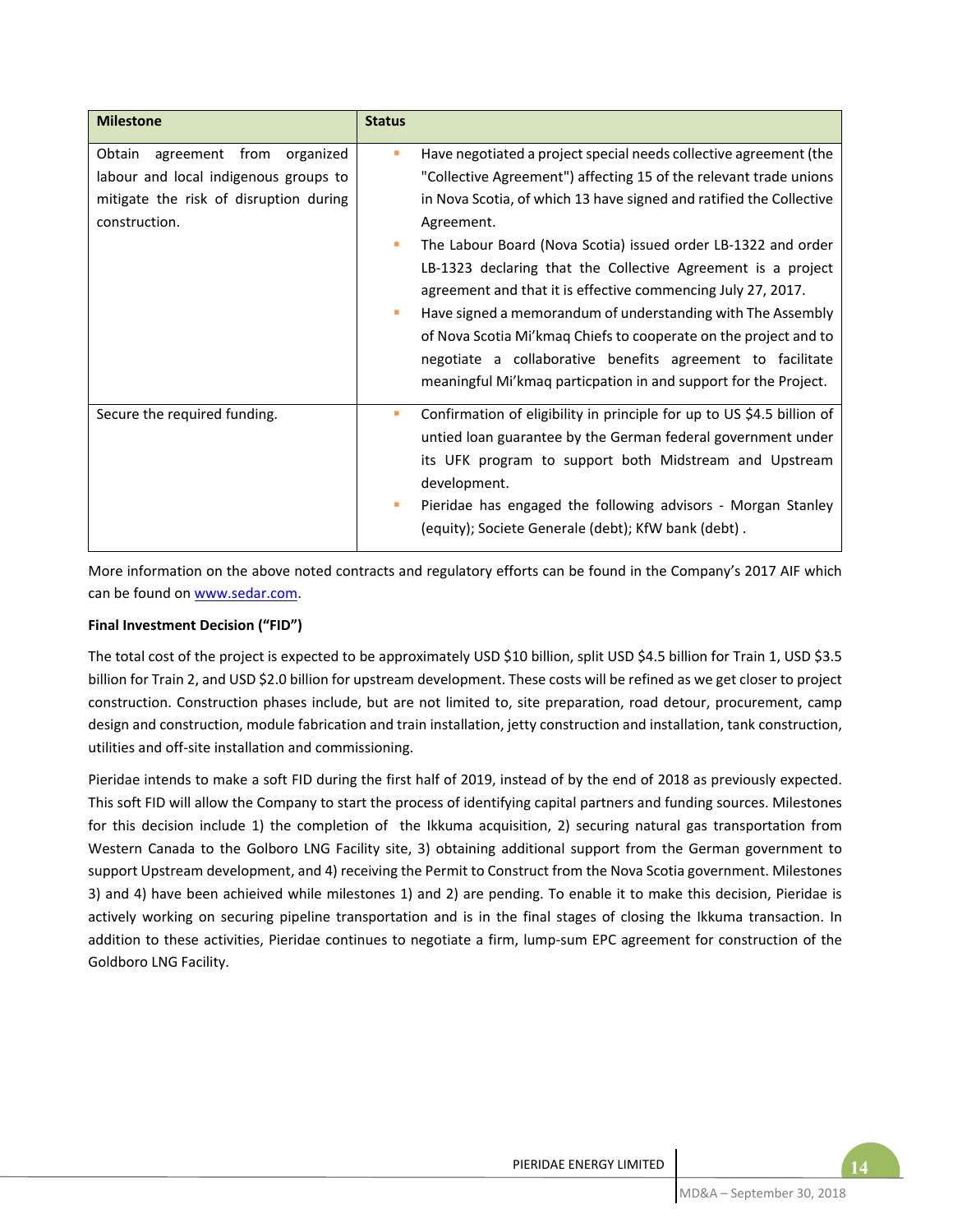## **Financing**

The Company will be looking to raise US \$5 to \$10 billion to fund the construction of the project. Expectations are that it will be structured with a high debt to equity ratio, and that it will occur in stages. After completion of the EPC contract and open book estimates, the lenders will be in position to complete their due diligence and proceed with investment decisions. Lenders are expected to provide cashflows on an ongoing basis throughout the different stages of the construction. Financing will also be required to bridge to the lenders investment decisions. This bridge financing is expected to be comprised of both debt and equity. The Company believes that, with its financial advisors, it will have the capacity to achieve the funding required.

## **Oil and gas properties**

Pieridae holds licenses for, and interests in, an area of over 10,117.75 square kilometres  $(km^2)$ , amounting to nearly 22.7% of Quebec's territory under licence. Located in Eastern Quebec, these areas are largely known for their oil potential. Pieridae's territories under licence also offer the potential of discovering natural gas liquids.

There are two partnership agreements covering portions of the Company's Quebec territories under licence:

- For the Baie-des-Chaleurs–Matapédia and Ristigouche licenses, Pieridae and Saint-Aubin Énergie S.A.S. (a subsidiary of Maurel & Prom and Maurel & Prom International), each hold a 50% interest in 13 licenses covering an area of over 1,800 km².
- The interests in the four Bourque property licenses are as follows: Pieridae 51.03%; TUGLIQ Energy S.A.R.F. 3.97%; and Ressources Quebec inc. – 45%.

The remaining licence blocks are wholly owned by Pieridae.

Pieridae also holds a 20% interest in Pieridae Production LP, which owns certain natural gas resource properties situated in New Brunswick. Under certain circumstances, it is possible for Pieridae to increase this interest to 50%. However, there is presently a government-imposed moratorium on the use of hydraulic fracturing in New Brunswick which effectively prevents any further exploration and development by Pieridae Production LP ("PPLP") of its natural gas resource properties in the province at this time. However, the incoming Premier‐elect in New Brunswick has reaffirmed a campaign promise to selectively allow hydrolic fracturing to occur in the province. The other partner in Pieridae Production LP is ORLEN Upstream Canada Ltd., an affiliate of Polski Koncern Naftowy Orlen Spółka Akcyjna, a public corporation listed on the Warsaw stock exchange. It is a major Polish oil refiner and petrol retailer. It has operations in Poland as well as the Czech Republic, Germany and the Baltic States.

#### **Bourque Project**

The Bourque project, which was launched in 2007, is located on the northwestern part of the Gaspé property, 30 km east of Murdochville, and 50 km west of the Town of Gaspé. There are four licenses related to this property. The Company's interest in this project currently amounts to 51.03%, with the interests of Ressources Quebec Inc. and TUGLIQ Energy Corp. in the licenses amounting to 45% and 3.97%, respectively.

A number of exploration programs have been carried out in the property in recent years, including a three‐dimensional seismic survey in 2008, the drilling of Bourque 1 and Bourque 2 in 2012, and the re-entry of Bourque 1 and the drilling of Bourque 3 in 2016. As at September 30, 2018, Pieridae and its partners have invested nearly \$31 million in the property.

Following the re‐entry of Bourque 1 (Bourque HZ No. 1R1) and the drilling of Bourque 3 (Bourque HZ No. 3), carried out in fall 2016, pressure gauges were installed and the wells were shut-in for the winter. The pressure data recorders installed in the two wells in December 2016 were recovered on May 17, 2017.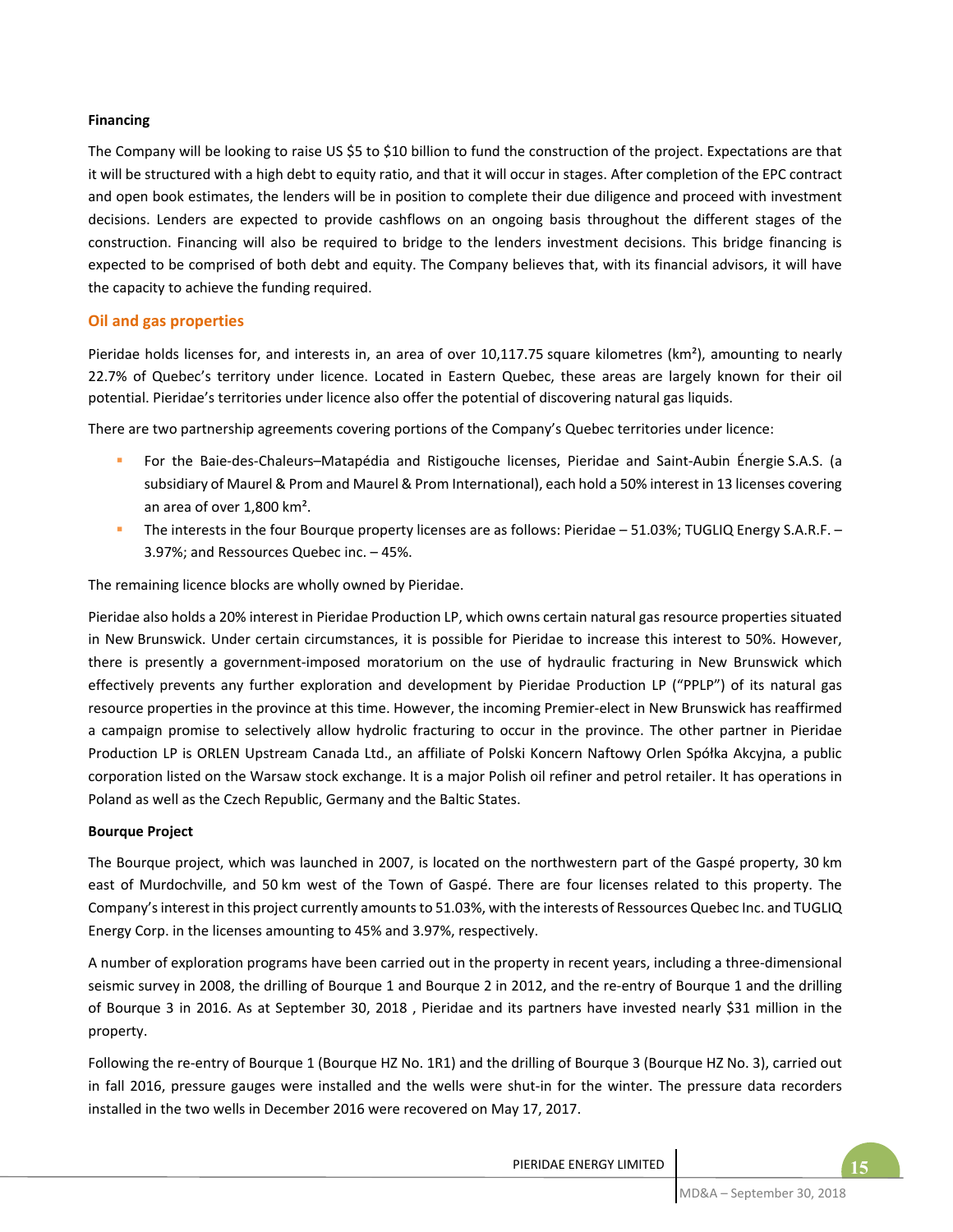On July 19, 2017, production tests on the Bourque No. 1 R1 and No. 3 wells were resumed. The results of the production tests and sample analyses have been used to assess the best means to put these wells into production. In late August 2017, the Company engaged Sproule Associates to process all this new data, as well as 66 km<sup>2</sup> of reprocessed 3D seismic data obtained in 2015. Sproule was then mandated to prepare an update of the evaluation report of the resource contained within the Bourque project, as of September 30, 2017. The final report was delivered on November 15, 2017.

#### **Other Properties**

Pieridae reviewed all of its data from his other properties in the Gaspé Peninsula to pinpoint areas with characteristics similar to those found in the Bourque Project and identified high-potential development properties.

For the Gaspé Peninsula, a 169.5 km<sup>2</sup> Pseudo 3D seismic survey is planned to define a major structure mapped with already acquired 2D seismic lines. The new survey is designed to confirm the structural closure. We will also conduct a 1,090 km survey with an Airborne Hydrocarbon Geochemical Sensing System. Additional to this survey, we have planned an optional 1,194 km Airborne Electromagnetic Survey to confirm the prospectivity of this feature. The Company is waiting for the legal authorizations and permits in order to proceed. Given positive results, the drilling of an exploratory well is tentatively forecast for the 2019 drilling season. The main objectives are the Val‐Brilliant Silurian sandstones and Sayabec Silurian carbonates, as a dry gas prospect.

# **MANAGEMENT'S ANALYSIS OF FINANCIAL INFORMATION**

## **Financial highlights**

|                                         |          | For the 3 months ended<br>September 30, |          | For the 9 months ended<br>September 30, |
|-----------------------------------------|----------|-----------------------------------------|----------|-----------------------------------------|
| (\$000s, except per share amounts)      | 2018     | 2017                                    | 2018     | 2017                                    |
| Revenues                                | 215      |                                         | 297      | -                                       |
| Administrative expenses                 | 1,707    | 44                                      | 5,148    | 868                                     |
| Operating expenses                      | 2,018    | 877                                     | 4.606    | 1,658                                   |
| Net loss attributable to equity holders | (20,368) | (2,131)                                 | (26,021) | (5,761)                                 |
| Basic and diluted net loss per share    | (0.40)   | (0.06)                                  | (0.51)   | (0.17)                                  |

For the three and nine month periods ended September 30, 2018, the Company's revenues consist of project management revenues. Project management revenues are management fees invoiced by the Company as a project operator for exploration and restoration work. There were no similar activities, or revenues, in the comparative 2017 periods.

For the three months ended September 30, 2018, the Company reported a net loss attributable to equity holders of \$20.4 million, compared with \$2.1 million in the comparative period in 2017. The increased loss is due primarilly to \$17.0 million of impairment reserves recorded in Q3 2018. The Company identified indicators of impariment in its Quebec properties due to regualtory changes governing oil and gas exploration activities recently enacted by the Quebec government. The new regulations would place severe limitations on Pieridae's ability recover the carrying value of certain properties. Consequently impairment was recorded to better reflect management's assessment of the future econominc benefits associated with these properties. The balance of the increased loss is also attributable to increasing salaries, share-based compensation and professional fees incurred as the Company pushes forward with the development of its Goldboro LNG Facility.

The Company's net loss attributable to equity holders for the nine month period ended September 30, 2018, was \$26.0 million compared to \$5.8 million for the nine months ended September 30, 2017. The increased loss is related primarily to the \$17.0 million impairment reserve in addition to engineering and cosulting costs, increased salary costs, and environmental reviews.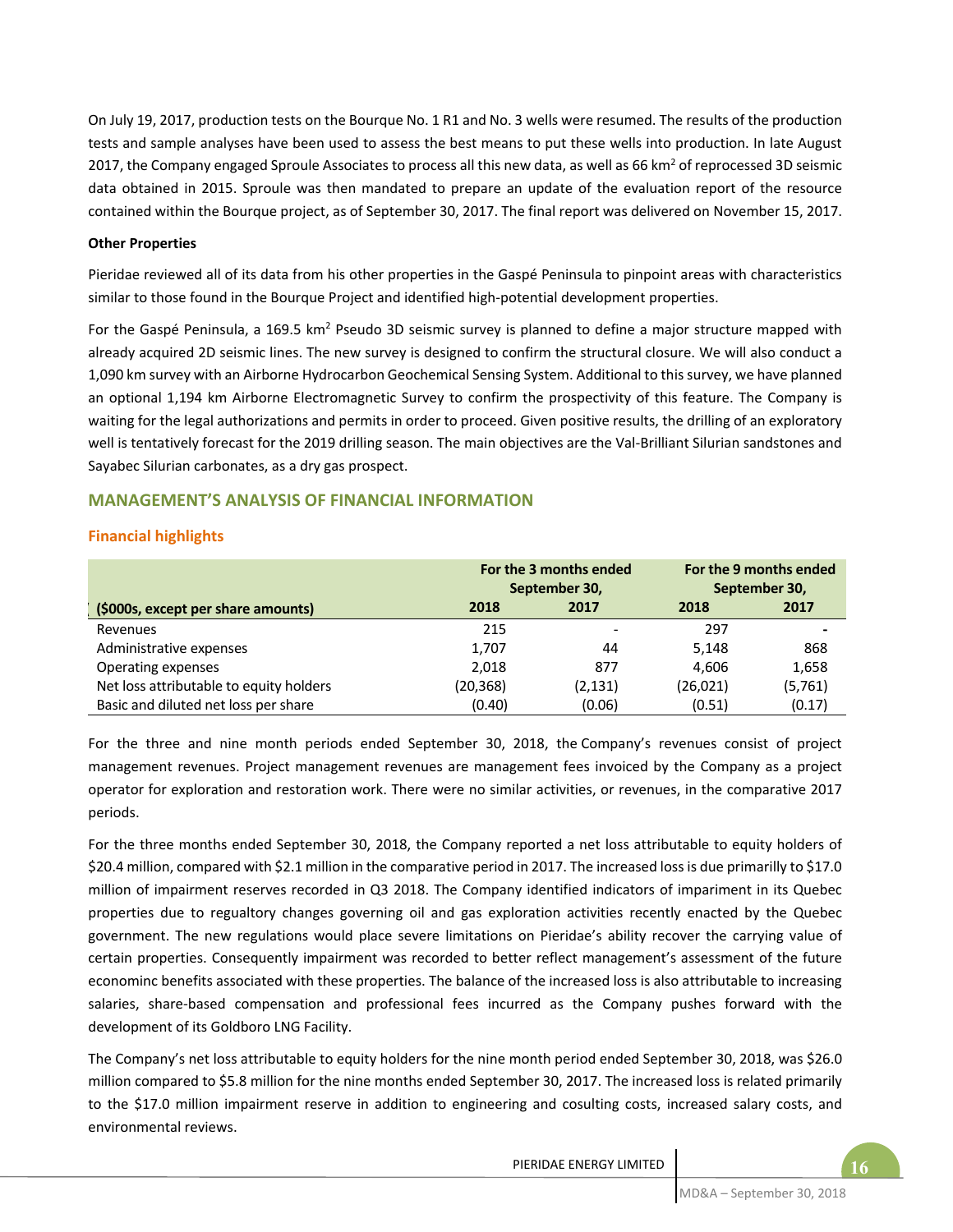|                           | As at     | As at           |
|---------------------------|-----------|-----------------|
|                           | September | <b>December</b> |
|                           | 30,       | 31,             |
| (5000s)                   | 2018      | 2017            |
| Cash and cash equivalents | 12,683    | 21,238          |
| Working capital           | (52)      | 10,379          |
| Total assets              | 52,315    | 74,045          |
| <b>Total liabilities</b>  | 16,991    | 14,683          |
| Equity                    | 35,324    | 59,362          |

See the Liquidity and capital resources section of this MD&A for information on the changes in cash and cash equivalents and working capital deficiency.

#### **Detail of administrative expenses**

|                                                       |       | For the three months ended<br>September 30, | For the nine months ended<br>September 30, |      |  |
|-------------------------------------------------------|-------|---------------------------------------------|--------------------------------------------|------|--|
| (5000s)                                               | 2018  | 2017                                        | 2018                                       | 2017 |  |
| Share-based compensation                              | 126   | (90)                                        | 1,606                                      |      |  |
| Salaries and employee benefits                        | 324   | 702                                         | 1,018                                      | 842  |  |
| Board of Directors fees                               | 135   |                                             | 345                                        |      |  |
| Travel                                                | 6     | 21                                          | 95                                         | 21   |  |
| Professional services                                 | 1,058 | (594)                                       | 1,892                                      |      |  |
| Depreciation of property, plant and equipment         | 6     |                                             | 16                                         | 5    |  |
| Other expenses                                        | 56    |                                             | 184                                        |      |  |
| Total administrative expenses before re-<br>invoicing | 1.711 | 44                                          | 5,156                                      | 868  |  |
| Re-invoicing of expenses                              | (4)   |                                             | (8)                                        |      |  |
| Total administrative expenses                         | 1.707 | 44                                          | 5.148                                      | 868  |  |

For the three and nine month periods ended September 30, 2018, administrative expenses, net of re-invoiced expenses, increased \$1.7 million and \$4.3 million, respectively, from the comparable periods in 2017. The large increase in expenses is indicative of the Company's increase in operating activites over the past year as well as costs incurred related to the Ikkuma transaction and further investment in regards to its Goldboro LNG facility.

#### **Detail of operating expenses**

|                                               |       | For the three months ended<br>September 30, | For the nine months ended<br>September 30, |       |
|-----------------------------------------------|-------|---------------------------------------------|--------------------------------------------|-------|
| (5000s)                                       | 2018  | 2017                                        | 2018                                       | 2017  |
| Engineering and consulting                    | 1,064 | 1,211                                       | 2,090                                      | 1307  |
| Environmental review                          | 390   |                                             | 549                                        |       |
| Land improvement                              |       | 6                                           | 216                                        | 128   |
| Share-based compensation                      | 101   | (535)                                       | 522                                        |       |
| Salaries and employee benefits                | 478   | 207                                         | 1,365                                      | 223   |
| Travel                                        | 41    | (9)                                         | 145                                        |       |
| Depreciation of property, plant and equipment | 11    | (3)                                         | 34                                         |       |
| Other expenses                                | 131   |                                             | 299                                        |       |
| Total administrative expenses before re-      | 2,216 | 877                                         | 5,220                                      | 1,658 |
| invoicing                                     |       |                                             |                                            |       |
| Re-invoicing of expenses                      | (112) |                                             | (191)                                      |       |
| Transfer to land improvement                  |       |                                             | (38)                                       |       |
| Transfer to exploration and evaluation assets | (86)  |                                             | (385)                                      |       |
| Total operating expenses                      | 2,018 | 877                                         | 4,606                                      | 1,658 |

**17** PIERIDAE ENERGY LIMITED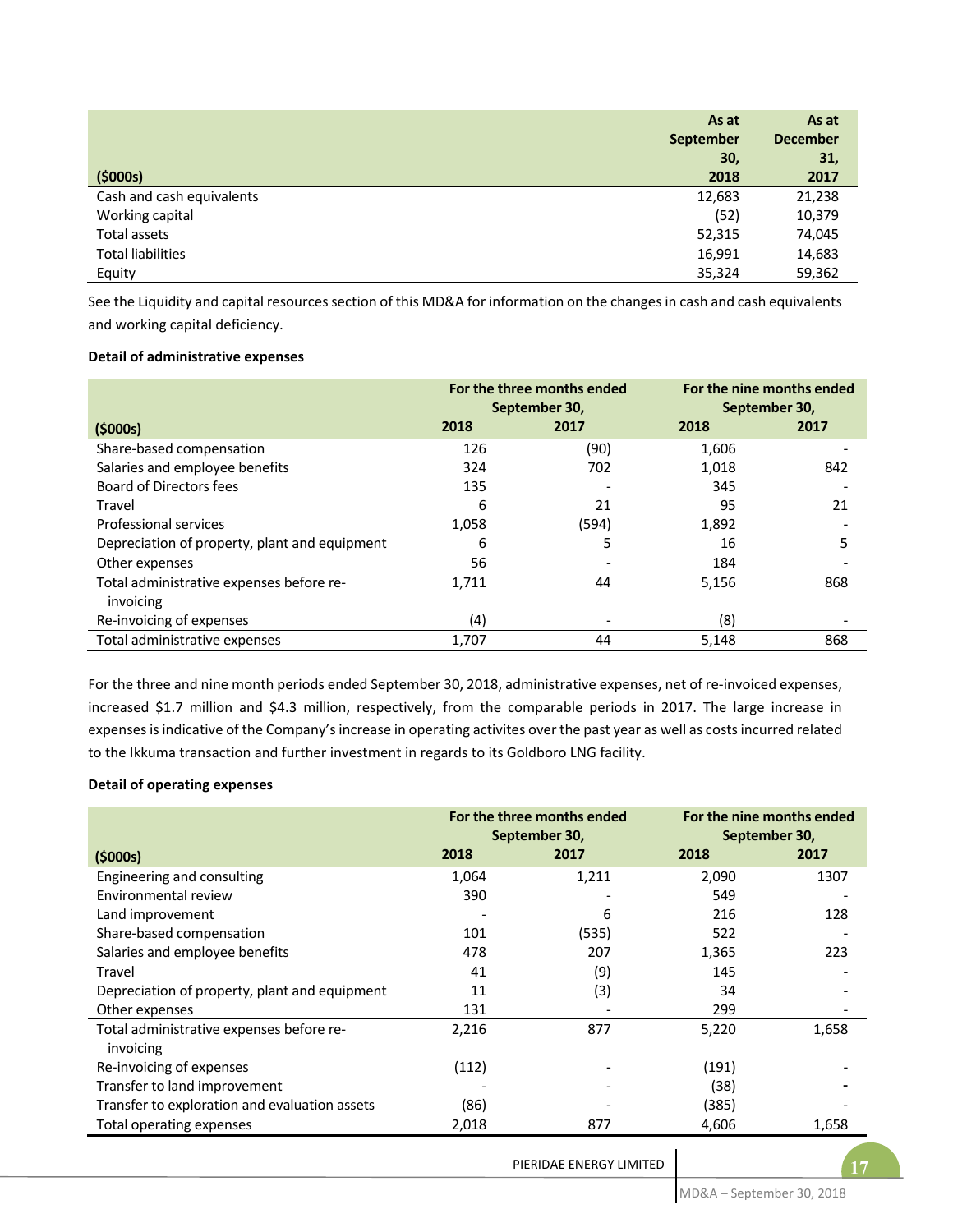For the three and nine month periods ended September 30, 2018, operating expenses, net of re-invoiced expenses and transfers, increased \$1.1 million and \$2.9 million, respectively from the comparative periods in 2017. The key year‐over‐ year differences in operating expenses were in engineering and consulting, environmental review, land improvement, salaries and employee benefits and share-based compensation. The engineering and consulting fees, as well as environmental review, rose due to the continuation of development activities which began following a private placement completed in the third quarter of 2017. Land improvement expenses represents land deforestation and grubbing done in preparation for the construction of the Goldboro LNG Facility and a related construction camp to be located nearby. The increase in salaries and employee benefits reflects the fact that for many employees compensation was temporarly suspended from April to October of 2017, while the Company was closing its private placement and the amalgamation with Petrolia.

#### **Project investment**

|                                       |       | For the three months ended<br>September 30, | For the nine months ended<br>September 30, |      |  |
|---------------------------------------|-------|---------------------------------------------|--------------------------------------------|------|--|
| (5000s)                               | 2018  | 2017                                        | 2018                                       | 2017 |  |
| Property, plant and equipment         |       |                                             | 500                                        |      |  |
| Oil and Gas properties                | 16    |                                             | 129                                        |      |  |
| <b>Exploration expenses</b>           | 1.043 |                                             | 1.347                                      |      |  |
| Total capitalized costs               | 1,066 |                                             | 1.976                                      | -    |  |
| <b>Goldboro LNG Facility spending</b> | 1,853 |                                             | 4,329                                      | 128  |  |
| Total project costs                   | 2.919 |                                             | 6,305                                      | 128  |  |

The company has invested more than \$60 million to date in its Goldboro terminal development. Expenses were mostly incurred to complete the FEED and to obtaining the environmental assessment approval.

In 2018, the Company incured expenses related to the Goldboro LNG Facility for the design appraisal performed in the process of obtaining the permit to construct and the beginning of the open book estimate. Fees will continue to be incurred to address all the environmental conditions related to the environmental assessment approval. In order to keep the project on schedule certain site preparation work will also need to be completed in 2019 including completion of the land preparation and a road detour.

Exploration expenses for the nine-month period ended September 30, 2018, are detailed below:

|                                      |                              |                          | Completion<br>and        |                          |                          | General                  |                          |           | Site                     |       |
|--------------------------------------|------------------------------|--------------------------|--------------------------|--------------------------|--------------------------|--------------------------|--------------------------|-----------|--------------------------|-------|
| (5000s)                              | Geology                      | Geophysics               | drilling                 | <b>Analysis</b>          | <b>Fracturing</b>        | expenses                 | <b>Options</b>           | Provision | maintenance              | Total |
|                                      |                              |                          |                          |                          |                          |                          |                          |           |                          |       |
| Anticosti                            | $\overline{\phantom{a}}$     | $\overline{\phantom{a}}$ | ٠                        | $\overline{\phantom{a}}$ | ٠                        |                          | $\overline{\phantom{a}}$ |           | $\overline{\phantom{0}}$ |       |
| Gastonguay                           | $\qquad \qquad \blacksquare$ | $\overline{\phantom{a}}$ | $\overline{\phantom{0}}$ | $\sim$                   | ٠                        | $\overline{\phantom{a}}$ | $\overline{\phantom{a}}$ | ٠         | $\overline{\phantom{0}}$ | -     |
| Gaspésia<br>Marcel-Tremblay<br>Edgar |                              |                          |                          |                          |                          | 9                        | $\overline{\phantom{0}}$ |           | $\overline{\phantom{a}}$ | 9     |
| Gaspé                                | $\overline{\phantom{a}}$     | $\overline{\phantom{a}}$ |                          |                          | $\overline{\phantom{a}}$ | 182                      | $\overline{\phantom{a}}$ | -         | 1                        | 183   |
| Bourque                              | $\qquad \qquad \blacksquare$ | $\overline{\phantom{a}}$ | $\overline{\phantom{0}}$ | $\overline{\phantom{a}}$ | 3                        | 490                      | $\overline{\phantom{a}}$ | ۰         | 13                       | 506   |
| Haldimand                            |                              | $\overline{\phantom{a}}$ | ۰                        | $\mathbf{1}$             | $\overline{\phantom{a}}$ | 599                      | $\overline{\phantom{a}}$ | -         | 24                       | 624   |
| <b>Tar Point</b>                     | $\overline{\phantom{0}}$     | $\overline{\phantom{a}}$ | $\overline{\phantom{0}}$ | $\overline{\phantom{a}}$ | $\overline{\phantom{0}}$ | 13                       | $\overline{\phantom{a}}$ | -         | $\overline{2}$           | 15    |
| Matapédia                            | $\overline{\phantom{a}}$     | $\overline{\phantom{a}}$ | -                        | $\overline{\phantom{a}}$ | $\overline{\phantom{a}}$ | 10                       | $\overline{\phantom{a}}$ | ٠         | $\overline{\phantom{a}}$ | 10    |
|                                      |                              | ٠                        | -                        | 1                        | 3                        | 1,303                    | $\blacksquare$           | -         | 40                       | 1,347 |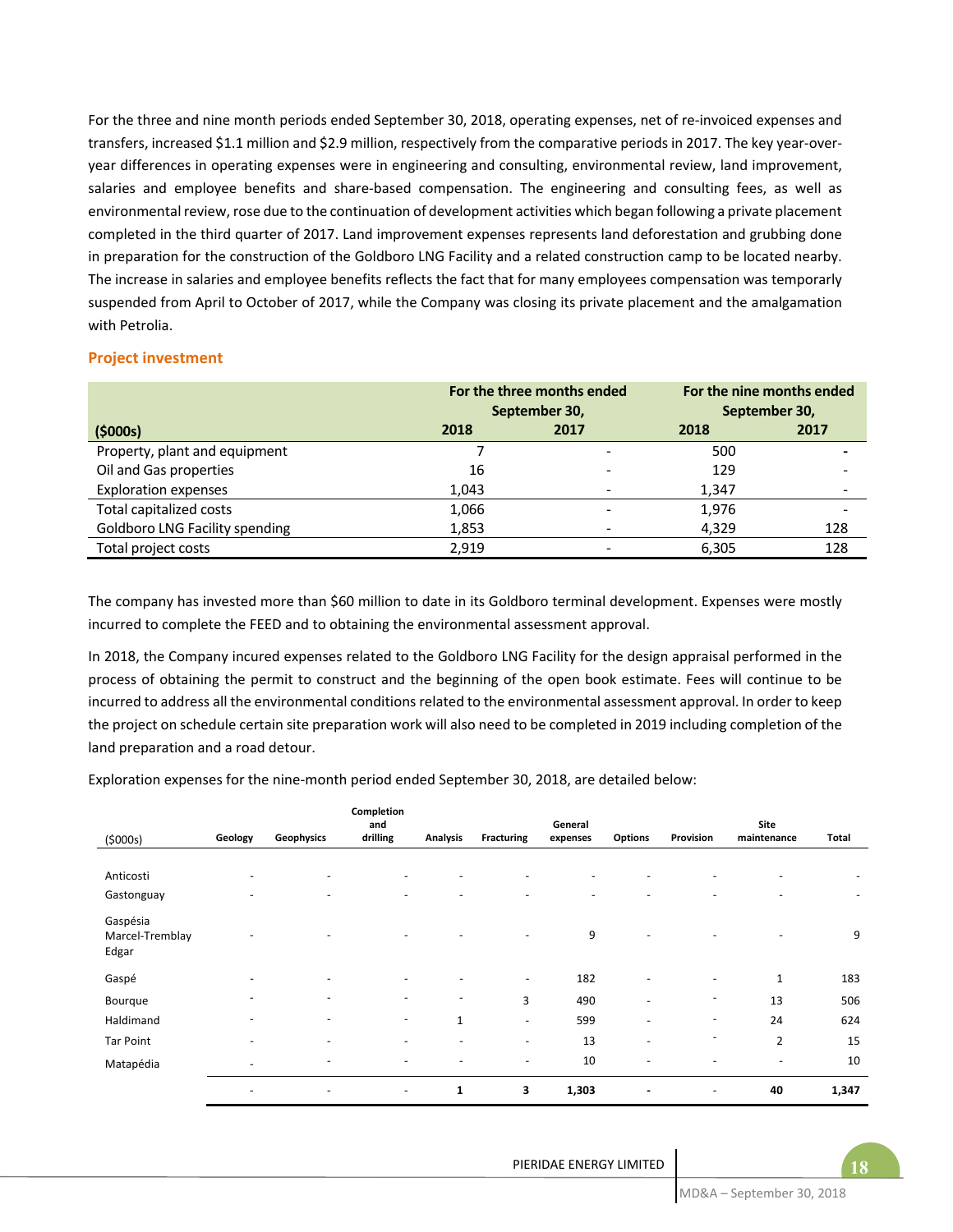# **Summary of quarterly results**

The Company's quarterly results may fluctuate significantly from quarter to quarter owing to the development stage of the Company.

|                                                   | <b>September</b> | June    | <b>March</b> | <b>December</b> |
|---------------------------------------------------|------------------|---------|--------------|-----------------|
| (\$000s, except per share amounts)                | 2018             | 2018    | 2018         | 2017            |
| Revenues                                          | 215              | 66      | 16           | 90              |
| Administrative expenses                           | 1,707            | 1,759   | 1,682        | 1,063           |
| Operating expenses                                | 2,018            | 1,575   | 1,013        | 2,493           |
| Net loss attributable to equity holders           | (20, 368)        | (2,711) | (2,942)      | (3,091)         |
| Net loss per share attributable to equity holders |                  |         |              |                 |
| Basic and diluted                                 | (0.40)           | (0.05)  | (0.06)       | (0.06)          |
|                                                   | September        | June    | <b>March</b> | <b>December</b> |
| (\$000s, except per share amounts)                | 2017             | 2017    | 2017         | 2016            |
| Revenues                                          |                  |         |              |                 |
| Administrative expenses                           | 44               | 631     | 193          | 1,350           |
| Operating expenses                                | 877              | 48      | 733          | 3,778           |
| Net loss attributable to equity holders           | (2, 131)         | (1,572) | (2,058)      | (5,915)         |
| Net loss per share attributable to equity holders |                  |         |              |                 |
| Basic and diluted                                 | (0.06)           | (0.05)  | (0.06)       | (0.38)          |

# **LIQUIDITY AND CAPITAL RESOURCES**

|                                                         | As at<br><b>September</b> | As at<br><b>December</b> |
|---------------------------------------------------------|---------------------------|--------------------------|
|                                                         | 30,                       | 31,                      |
| (\$000s)                                                | 2018                      | 2017                     |
| Cash and cash equivalents                               | 11,226                    | 19,619                   |
| Cash and cash equivalents held for exploration purposes | 1,457                     | 1,619                    |
| Accounts receivable                                     | 1,675                     | 1092                     |
| Prepaid expenses                                        | 931                       | 122                      |
| Trade and other payables                                | (4,293)                   | (2,210)                  |
| Current portion of deferred lease inducements           | (19)                      | (19)                     |
| Current portion of bank borrowings                      | (7)                       | (7)                      |
| Partner advances for planned exploration work           | (624)                     | (679)                    |
| Provision for contingent liability                      | (528)                     | (583)                    |
| Current portion of the provision for site restoration   | (1,991)                   | (610)                    |
| Flow-through shares premium                             | (82)                      | (104)                    |
| Promissory notes                                        | 0                         | (25)                     |
| Deferred accounts payable                               | (7,797)                   | (7,836)                  |
| Net Working Capital (deficit)                           | (52)                      | 10,379                   |

Our capital strategy is aligned with our business strategy and is focused on ensuring that we have sufficient liquidity to fund our operations and project development. Our principal sources of liquidity are borrowings under credit facilities and equity offerings. Our primary uses of cash are for operating and project expenses. As at September 30, 2018, we had a consolidated cash position of \$12.7 million and a small net working capital deficit, compared to a cash position of \$21.2 million and working capital of \$10.4 million as at December 31, 2017. The reduction in working capital from the comparative period is primarily the result of the decrease in our consolidated cash balance. This is due primarily to the Company's investments in capital expenditures and the purchase of intangible assets. Our sources and uses of cash are described below. Our credit facilities are discussed in greater detail in the Capital Resources section below.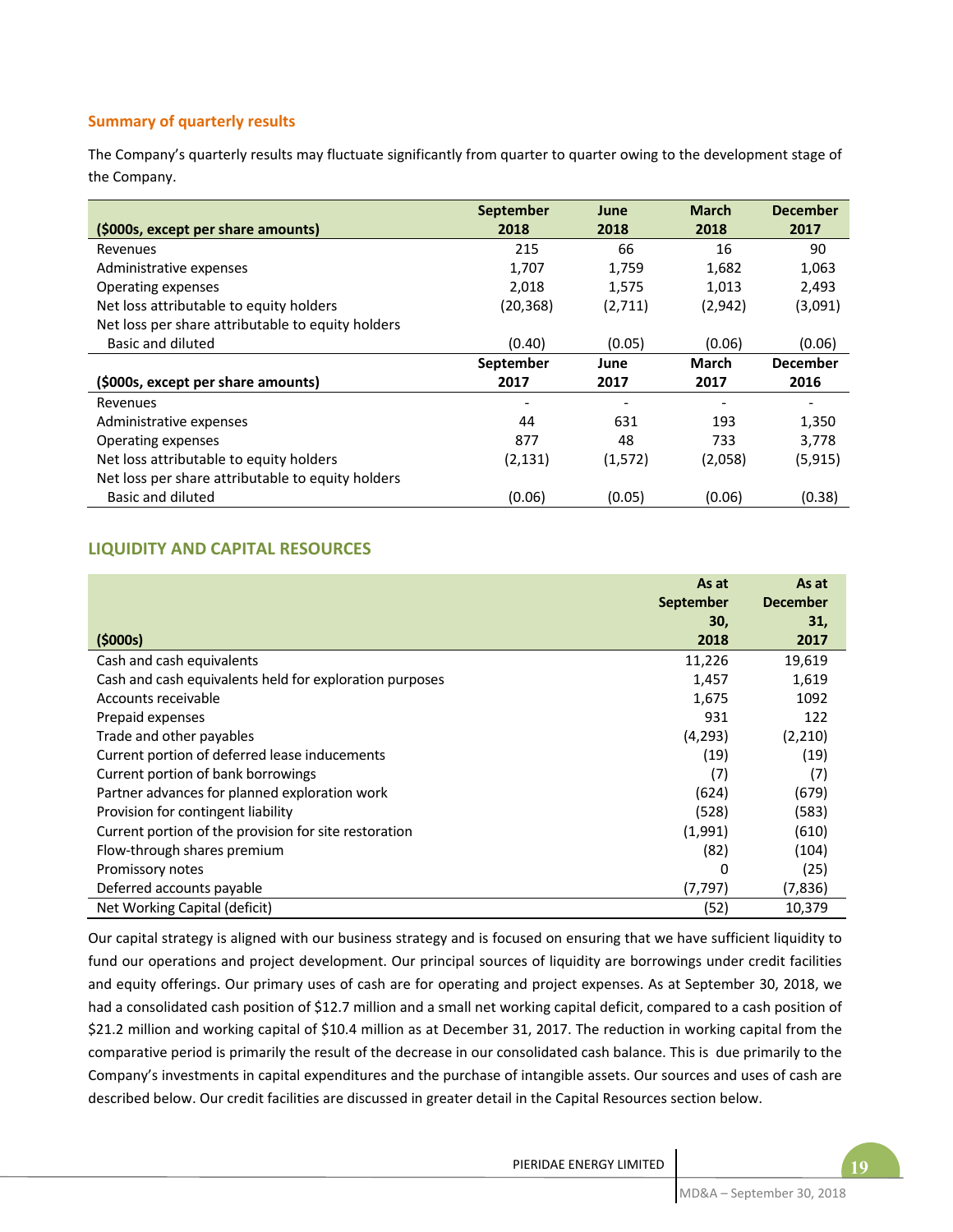#### **Sources and uses of cash flows**

|                                            | For the 9 months ended<br>September 30, |       |
|--------------------------------------------|-----------------------------------------|-------|
| (5000s)                                    | 2018                                    | 2017  |
| Cash flows related to operating activities | (7,072)                                 | (671) |
| Cash flows related to investing activities | (997)                                   |       |
| Cash flows related to financing activities | (391)                                   | 177   |

For the nine month period ended September 30, 2018, the cash flows from operating activities were negative \$7.1 million. This compares with cash flow from operating activities of negative \$0.7 million for the same period in 2017. The increase in negative cash flow from operating activities arose primarily from the Company's increased operational activities over the past twelve months, and the associated increase in costs and expenditures.

Investing activities for the nine month period ended September 30, 2018, were negative \$1.0 million compared to nil in 2017. These expenditures are representative of the land improvements performed at the Goldboro site and an increase in exploration and evaluation costs.

Cash flows from financing activities in the first three quarters of 2018 were negative \$0.4 million. The negative total resulted primarily from the increase in restricted cash and cash equivalent related to a guarantee provided in the process of obtaining the permit to construct the Goldboro LNG Facility. This amount is offset by proceeds of \$0.1 million from the issuance of 48,800 shares through the exercise of stock options. These proceeds are reduced by the repayment of promissory notes by an amount of \$25,000. During the same period in 2017, financing activities generated cash totalling \$0.2 million, stemming primarilly from the issuance of promissory notes totalling \$0.1 million.

#### **Capital resources**

Our capital structure is composed of total shareholders' equity, and loans and borrowings, less cash and cash equivalents. The following table summarizes our capital structure at September 30, 2018, and December 31, 2017.

|                               | <b>September</b> | <b>December</b> |
|-------------------------------|------------------|-----------------|
| (5000s)                       | 30, 2018         | 31, 2017        |
| Cash and cash equivalents     | 12,683           | 21,238          |
| Less: loans and borrowings    | (8)              | (14)            |
| Net cash and cash equivalents | 12.675           | 21.224          |
| Shareholders' equity          | 35,324           | 59,362          |

#### **Cash and cash equivalents**

The balance of \$12.7 million in cash and cash equivalents at September 30, 2018 does not include \$1.1 million pledged as security for performance bonds. The \$0.6 million tranche of performance bonds bears interest at 1.25% and matures on February 1, 2019. The remaining \$0.5 million tranche bears interest at 2.15%. Both instruments are redeemable at any time without penalty. An additional \$0.7 million of the cash and cash equivalents are held for exploration purposes related to flow‐through shares, representing the unexpended proceeds of a flow‐through share financing. According to restrictions imposed under financing arrangement, the Company must spend these funds on the exploration of oil and gas properties. Restricted cash and cash equivalents of \$0.7 million related to the Bourque project represent the remaining cash from partner advances which must be spent on exploration work on the Bourque project. The net cash and cash equivalents not restricted is \$11.2 million.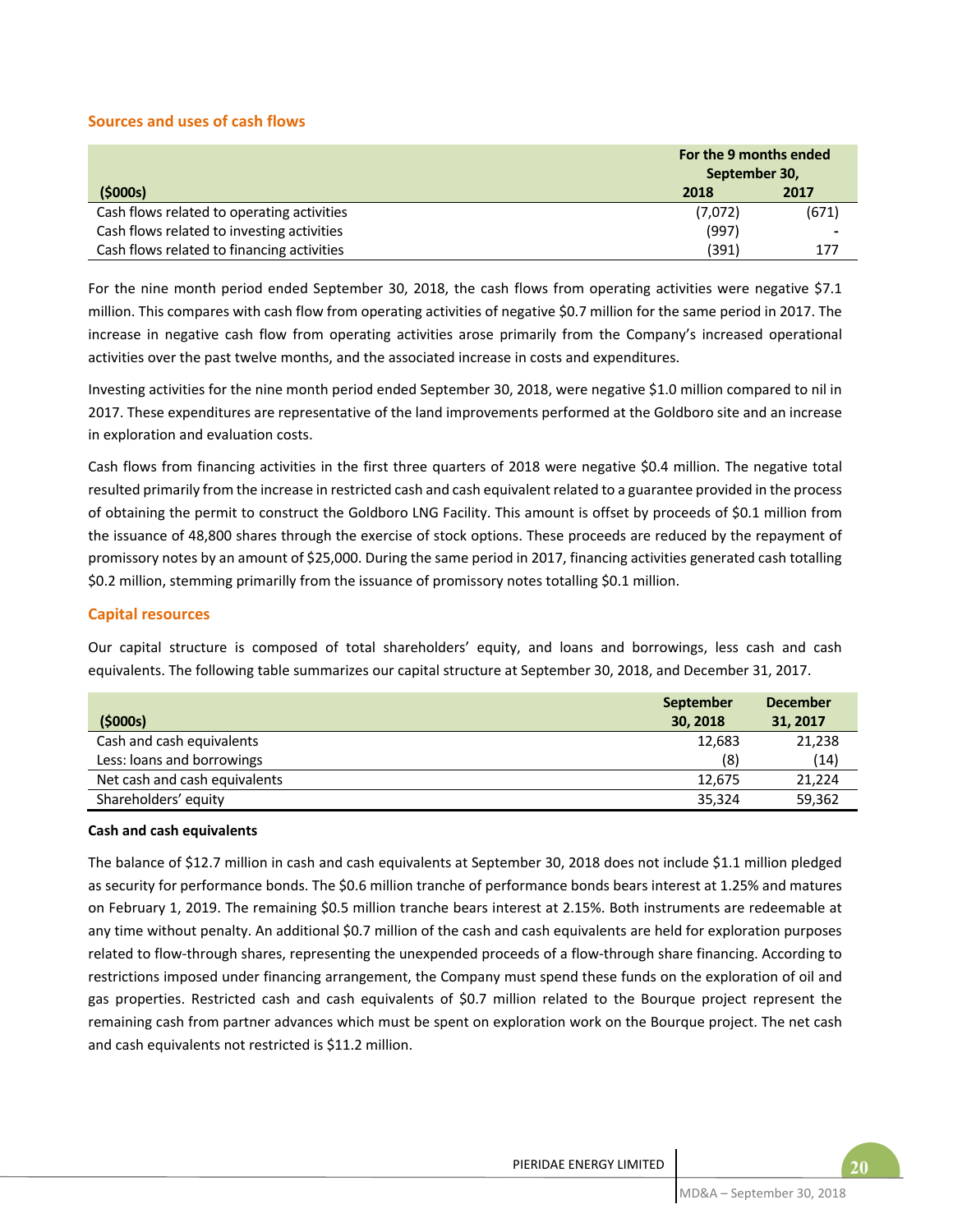#### **Share Capital**

As of September 30, 2018 the Company had 50,549,763 common shares outstanding (December 31, 2017— 50,481,197). At November 21, 2018 the Company 50,572,765 common shares were outstanding. During the nine‐month period ended September 30, 2018, the Company issued 19,766 common shares to its employees, in accordance with Pieridae's RRSP matching policy, at an average price of \$4.90 per share. No shares were issued in the three-month period ended September 30, 2018.

As of September 30, 2018, 343,747 warrants (December 31, 2017— 343,747) were outstanding. These warrants expired on November 5, 2018.

As at September 30, 2018, there were 2,846,071 stock options outstanding.Exercise prices range from \$0.005 to \$8.04. During the nine-month period ended September 30, 2018, 48,800 stock options were exercised for proceeds of \$140,000. On November 21, 2018 there were 2,802,947 stock options outstanding with exercise prices ranging from \$0.005 to \$8.04.

## **COMMITMENTS AND CONTINGENCIES**

#### **Commitments**

The Company is financed in part by the issuance of flow-through shares. However, although it has taken all the necessary measures in this regard, there is no guarantee that the funds spent by the Company regarding these shares will be deemed eligible by tax authorities in the event of an audit. Refusal of certain expenses by the tax authorities would have a negative tax impact for investors. As at September 30, 2018, the balance of eligible expenses to be incurred amounted to \$736,000 [December 31, 2017 – \$940,000]. The eligible expenses are to be incurred no later than December 31, 2018.

#### **Off‐balance sheet arrangements**

We did not have any off‐balance sheet arrangements at September 30, 2018, or November 21, 2018, not disclosed or discussed previously.

#### **Contingencies**

The Company can be named in legal claims in the normal course of business. The outcome of any outstanding claims is not determinable therefore no provision for settlement has been made in the financial statements.

## **FINANCIAL INSTRUMENTS AND RISK MANAGEMENT**

#### **Risk management policy**

The Company's financial assets and liabilities expose it to various risks. The following analysis provides an assessment of those risks as at September 30, 2018.

#### **Credit risk**

The assets that give rise to potential credit risk exposure for the Company consist primarily of cash and cash equivalents, accounts receivable and security deposits. The Company's cash and cash equivalents are held with, or are issued by, established Canadian financial institutions. Security deposits are made directly to the Government of Quebec. Accounts receivable are mostly amounts related to commodity taxes or from subsidiaries of the Government of Quebec. Management considers the risk of non‐recovery to be low.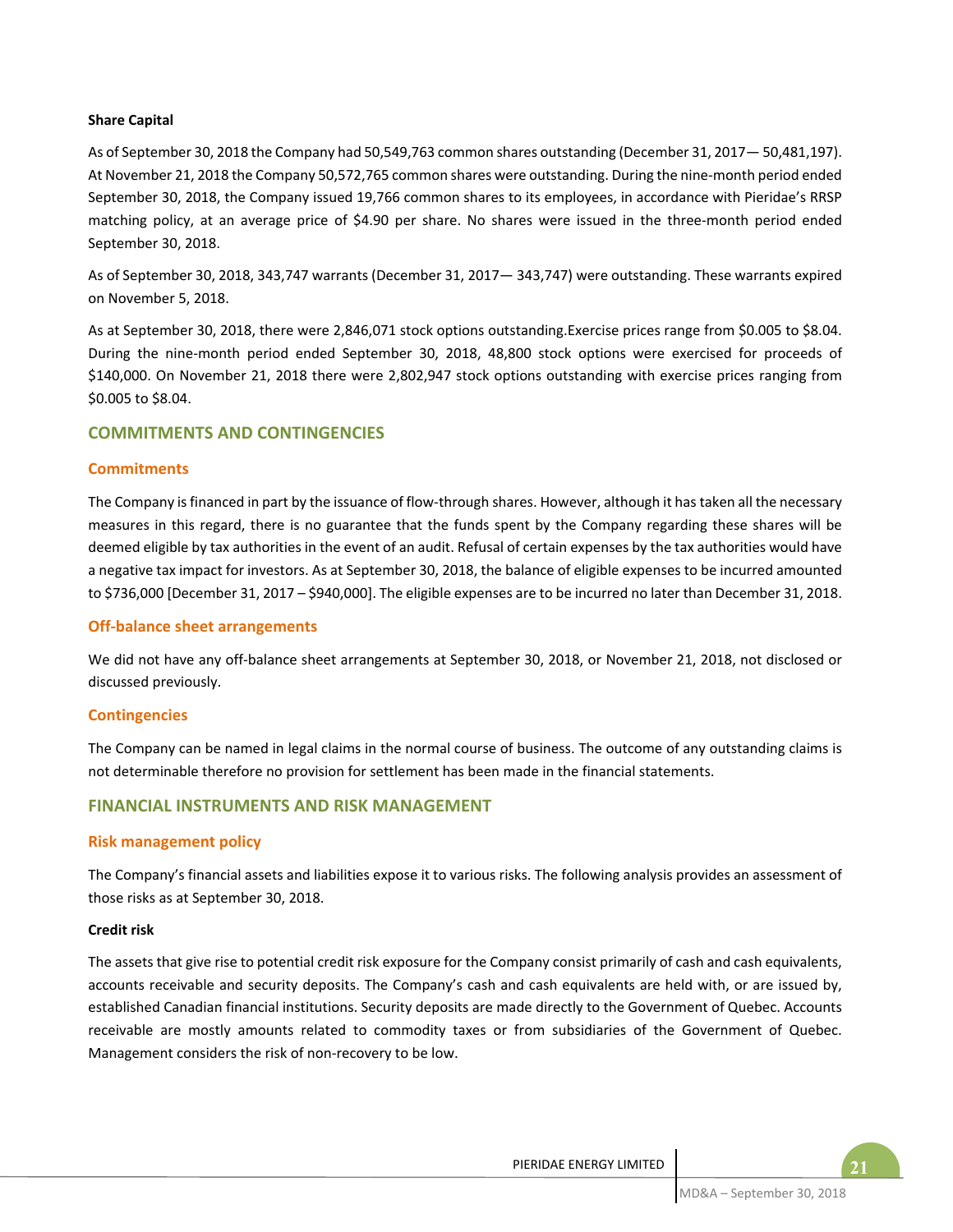#### **Liquidity and funding risk**

Liquidity and funding risk is the risk that the Company may be unable to obtain sufficient cash or its equivalent in a timely and cost-effective manner to meet its commitments as they become due. The Company's objective in managing liquidity risk is to maintain sufficient readily available reserves in order to meet its liquidity requirements as they become due. The Company manages its capital structure, being its share capital and debt facilities, and makes adjustments to it based on the funds available to the Company, in order to support future business opportunities. The Company manages the capital structure and makes adjustments in light of changes in economic and market conditions and the risk characteristics of the underlying assets. To maintain, or adjust the capital structure, the Company may issue new shares, additional debt facilities and/or consider strategic alliances including joint venture partners. To date, the Company has funded its share of commitments from existing cash balances and equity raises.

The Company will require additional financing to support operations. A source of future funds available to the Company is the issuance of additional shares. The Company's operations may also be financed in whole or in part with debt, a partnership agreement or a sale of an interest in an oil or natural gas property. Debt financing may increase the Company's debt levels above industry standards. Depending on future development and exploration plans, the Company may require additional equity and/or debt financing that may not be available, or available on favourable terms. The level of the Company's indebtedness that may occur from time to time could impair the Company's ability to obtain additional financing in the future on a timely basis to take advantage of business opportunities that may arise. Financing by way of a partnership or sale of an interest may reduce the interest held by the Company in the properties in respect of which the financing is obtained. There can be no assurance that such financing will be available to the Company. Furthermore, even if such financing is successfully secured, there can be no assurance it will be obtained on terms favourable to the Company or provide the Company with sufficient funds to meet its objectives. This may adversely affect the Company's business and financial position. If financing is obtained by issuing additional equity, control of the Company may be affected.

#### **Market risk**

Market risk is the risk that the fair value or future cash flows of a financial instrument will fluctuate because of changes in market conditions. Market risk comprises three types of risk: interest rate risk, currency risk and price risk.

#### **Interest rate risk**

The Company is potentially exposed to fair value risk through increases in interest rates. Both the Bank Of Canada and the United States Fed have been increasing their benchmark interest rates in 2018, and the related commentary supports additional increases into 2019. These rate increases will have an impact on any debt finiancing negotiated by Pieridae as it looks to raise capital to fund its Goldboro LNG project.

#### **Currency risk**

The Company is also exposed to fluctuations in foreign exchange rates as certain accounts payable and accrued liabilities and commitments are denominated in US dollar, UK pound sterling and Euro. These risks will be materially enhanced if the Company secures debt financing denominated in any currency other than Canadian dollars. If the Canadian dollar was to change by five percent against the various currency exposures, the impact to the foreign exchange gain or loss would have been approximately \$66,000 for the nine months ended September 30, 2018. To date, the Company has not entered into any foreign currency transactions or financial instruments to manage currency risks.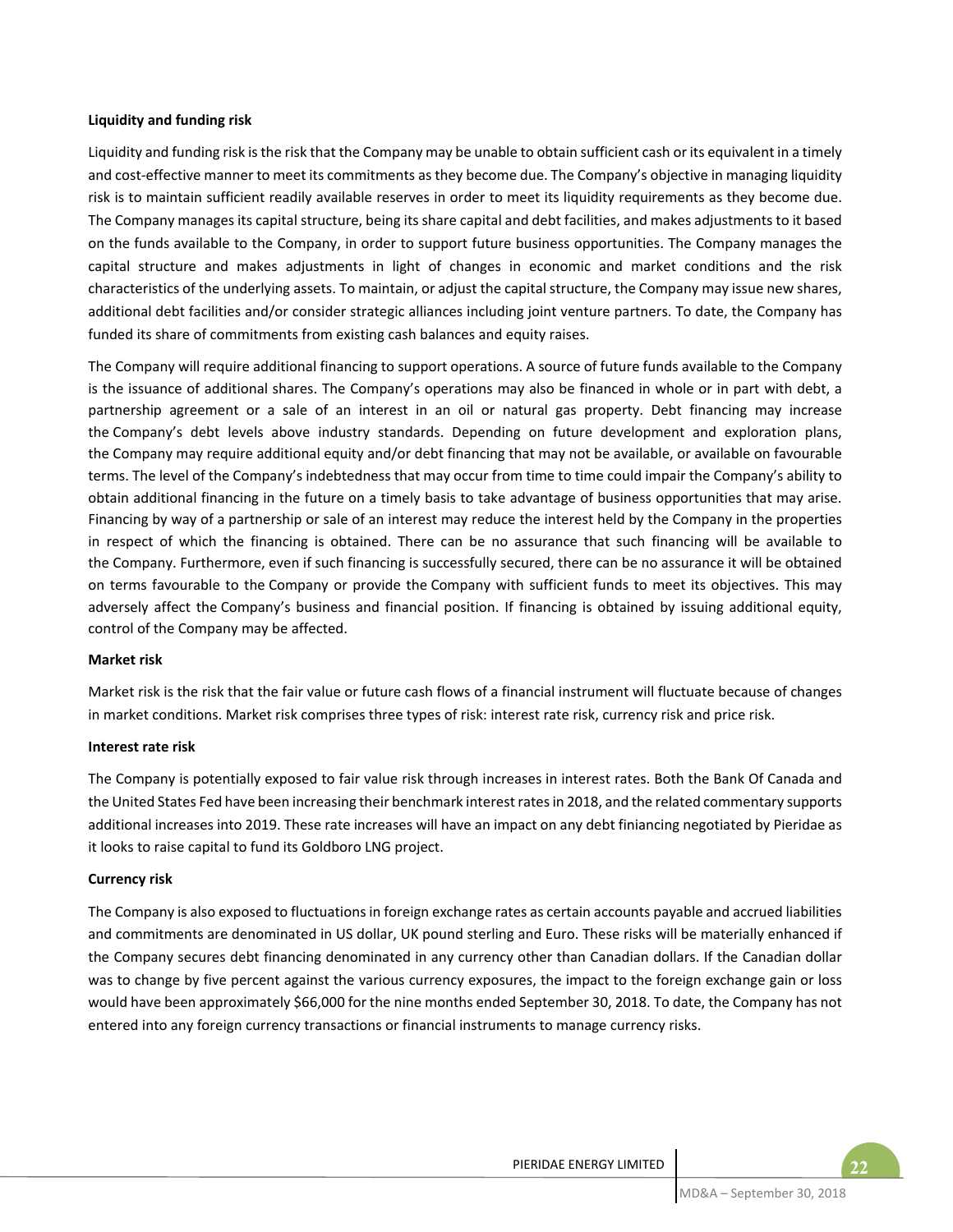#### **Price risk**

While the Company is still in a pre-development phase, it is not directly subject to fluctuations in commodity prices. However, fluctuations in commodity prices, specifically the price of LNG and the price of the North American gas supply, have a significant impact on the Company's final investment decision for the LNG project. These commodity prices also have a significant impact on the Company's ability to attract the necessary investment to ultimately construct the LNG project. As the Company advances toward a final investment decision for the LNG project and pursues the required financing it will evaluate a number of options to potentially manage this risk.

#### **Environmental risk**

LNG, oil and natural gas operations involve risks that could cause damage to the environment, or other unforeseen conditions, that could result in damage to the properties of the Company or to properties owned by third parties.This could lead to potential liability toward third parties. The industry is subject to extensive environmental legislation providing restrictions and prohibitions on the emissions or release of certain substances produced in various activities within the industry. In addition, the legislation requires that land, wells and facility sites that are abandoned be reclaimed to the satisfaction of government authorities at the end of the licence validity period.

#### **Regulatory risk**

The LNG and oil and natural gas industry is subject to controls and regulations established by the various levels of government with respect to prices, royalties, land tenure, production quotas, imports and exports of LNG, oil, natural gas and environmental protection.

Nothing allows us to mitigate, with certainty, the impact these control measures and regulations and their amendments will have on the Company's operations.

The industry is subject to environmental regulations pursuant to a variety of provincial and federal legislation. This legislation provides restrictions and prohibitions on the emission or release of various substances produced or used in association with certain production activities within the industry and which affect the costs and location of wells and facilities and the extent to which activities are authorized. In addition, the legislation requires land, wells and facility sites that are abandoned to be reclaimed to the satisfaction of provincial authorities. Any breach of such legislation may result in the imposition of fines and penalties, suspension or revocation of necessary licenses, permits and authorizations to operate a business and enforcement of civil liabilities for pollution damages. In Quebec, environmental issues are governed mainly by the Environment Quality Act (Quebec). The act imposes obligations with respect to the environment, disclosure and monitoring. Furthermore, the law sets forth an impact study and broader public consultation process regarding environmental assessment and law enforcement issues. In Nova Scotia, environmental issues are governed mainly by the Environment Department and the Environment Policy Documents, the environmental acts, legislations and regulations. There are also Agencies, Boards and Commissions regarding the environment which has legal authority to exercise power over people or an activity and function independent of Government. Their powers may include licensing, advising a Minister, rule and policy‐making, and issuing approvals.

The royalty program implemented by each province is a significant factor in the profitability of LNG, oil and natural gas production. Royalties are determined by government regulation. They are calculated as a percentage of the gross value of output and, typically, the rate of royalties payable depends in part on the prescribed benchmark price, well productivity, geographical location, field discovery date and the type or quality of the resource produced.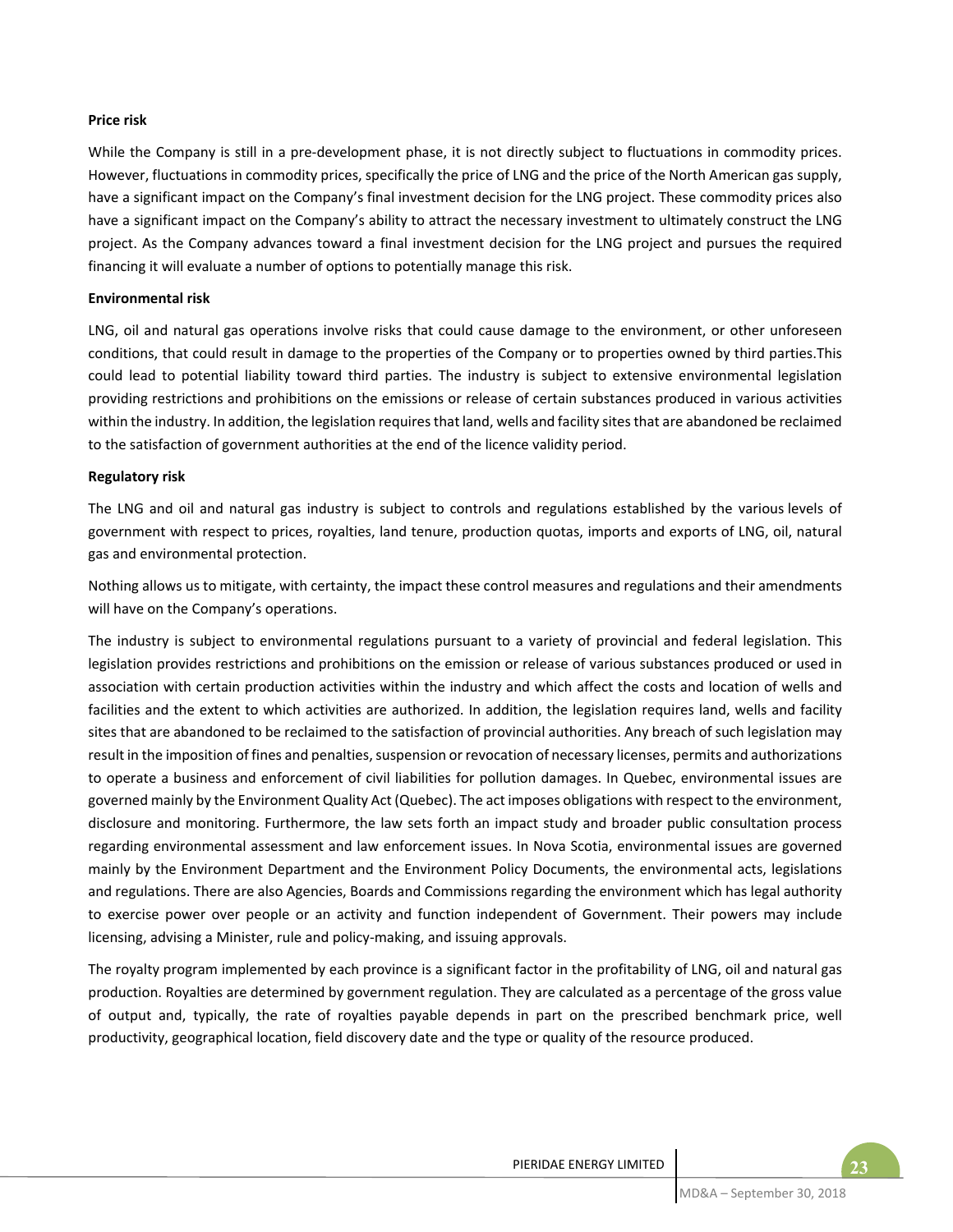#### **International operations**

International operations can expose the Company to uncertain political, economic and other risks. The Company's operations in certain jurisdictions may be materially and adversely affected by political, economic or social instability or events. These events may include, but are not limited to, renegotiation or nullification of agreements and treaties, imposition of onerous regulation, changes in laws governing existing operations, financial constraints, including currency restrictions and exchange rate fluctuations, unreasonable taxation and behaviour of public officials. This could materially and adversely affect the Company's interest in its foreign operations, results of operations and financial condition.

#### **Business risks and uncertainties**

The Company is subject to a number of business risks. There were no changes to our principal risks and uncertainties from those reported in our 2017 MD&A and the Annual Information Form for the year ended December 31, 2017.

## **RELATED PARTY TRANSACTIONS**

The Company's related parties include key management personnel, as described below. None of the transactions with related parties involve special terms or conditions, and no guarantees were given or received. Outstanding balances are usually settled in cash or shares. Key management personnel compensation includes the following:

| (5000s)                            | Nine months<br>ended<br><b>September</b><br>30, 2018 | Nine months<br>ended<br><b>September</b><br>30, 2017 |
|------------------------------------|------------------------------------------------------|------------------------------------------------------|
| Short-term employee benefits:      |                                                      |                                                      |
| Salaries and employee benefits     | 993                                                  | 201                                                  |
| Director fees                      | 315                                                  |                                                      |
| Total short-term employee benefits | 1,308                                                | 201                                                  |
| Share-based compensation           | 1,858                                                |                                                      |
| Fees                               | 52                                                   |                                                      |
| Total compensation                 | 3,218                                                | 201                                                  |

During the nine month periods ended September 30, 2018 and 2017, no options granted under the stock option plan were exercised by key management personnel of the Company.

# **CRITICAL ACCOUNTING POLICIES, ESTIMATES AND JUDGMENTS**

The preparation of the the Company's unaudited interim consolidated financial statements requires management to make certain estimates, judgments and assumptions that affect the amounts reported and disclosed in the financial statements and related notes. These include estimates that, by their nature, are uncertain, and actual results could differ materially from these estimates. The impacts of such estimates may require accounting adjustments based on future results. Revisions to accounting estimates are recognized in the period in which the estimate is revised.

Further information on our critical accounting estimates can be found in the notes to the audited consolidated financial statements for the year ended December 31, 2017 as filed on SEDAR at www.sedar.com. In preparing the unaudited interim consolidated financial statements, the significant judgements made by management in applying the Company's accounting policies and the key sources of estimation uncertainty were the same as those that applied to the consolidated financial statements as at and for the year ended December 31, 2017 except for those changes described within Accounting Policy section herein.